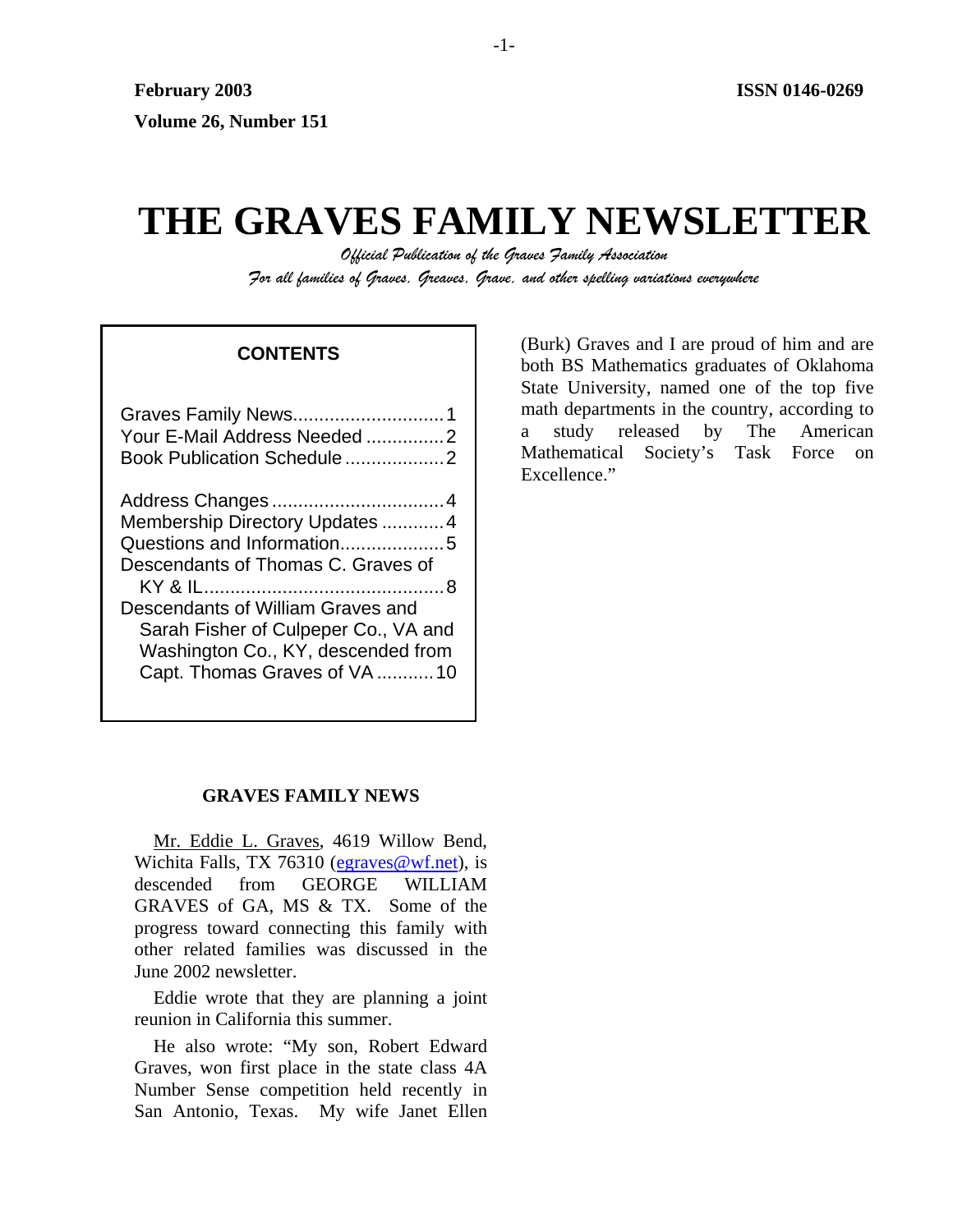#### **Memberships:**

**Regular (U.S. & Canada) \$20/year Other countries (air mail) \$30/year Sustaining (U.S. & Canada) \$40/year** 

 **Other countries (air mail) \$50/year Life (U.S./Canada, no age limit) \$600 one time Foreign memberships must be paid by money order in U.S. dollars. All back issues (1976 present) are available, last year at current price and earlier years at half price.** 

**Newsletter only available to individuals as part of Graves Family Association membership. No charge for queries.** 

**Published by:** 

**THE GRAVES FAMILY ASSOCIATION 20 Binney Circle, Wrentham, MA 02093, USA Internet Web Site: http://www.gravesfa.org** 

**Newsletter Editor: Kenneth Vance Graves 20 Binney Circle, Wrentham, MA 02093 (508)384-8084 ken.graves@gravesfa.org** 

**Treasurer: Sarah J. Graves, Wrentham, MA sarah.graves@gravesfa.org Director, Internet Web Site:** 

 **Kenneth Vance Graves** 

**Graves Online List Manager: Marjorie Ferris, Rialto, CA, MBFerris@aol.com** 

**Research Coordinators** 

**Graves of Cambridgeshire, England: Nedra Dickman Brill, CG, 2410 NE 58th Ave., Portland, OR 97213-4002 brillnd@pacifier.com** 

**Rear Admiral Thomas Graves of Charlestown, MA and his Greaves family of Stepney, London, England: Raymond C. Flesher, 313 West Lehow Ave., #24, Englewood, CO 80110-6744, rcflesher@juno.com** 

**Charles Newton Graves (Descended from Rear Admiral Thomas Graves of Charlestown, MA): Janet Craw, HC 4, Box 23B, Payson, AZ 85541-9531, vjcraw@cybertrails.com** 

**Samuel Graves of Lynn, MA: Carol Kenney Graves, 4121 North Koerner Rd., Peoria, IL 61615, ckenney7@aol.com © Graves Family Association, 2002**

#### **YOUR E-MAIL ADDRESS NEEDED**

If you have an e-mail address, have not recently received an online Graves Family Bulletin (not the same as this newsletter), and would like to, please let me know your e-mail address. Contact me at ken.graves @gravesfa.org. If your e-mail address has recently changed, I may not have the new address, so please let me know what it is.

E-mail and the Internet is a convenient, quick and inexpensive way to communicate. For information like book publication schedules, the latest results of our DNA study, etc., you will hear about it much sooner via email.

#### **BOOK PUBLICATION SCHEDULE**

By the time you receive this newsletter, the **John Graves of Concord, MA** book (genealogy 166) will have been received from the printer and sent to all those who have ordered it. The book contains 1703 pages and more than 200 photographs, and is in two volumes. Extra copies of the book have been printed and will be available into the future. A copy can be ordered at any time by sending \$75 to Ken Graves, 20 Binney Circle, Wrentham, MA 02093. (For sending books outside the U.S., be sure to ask about shipping cost.)

The next book to be published will be Graves Families of Randolph Co., NC. That may be available by the end of this year or early next year.

#### **ADDRESS CHANGES**

**MEMBERSHIP DIRECTORY UPDATES**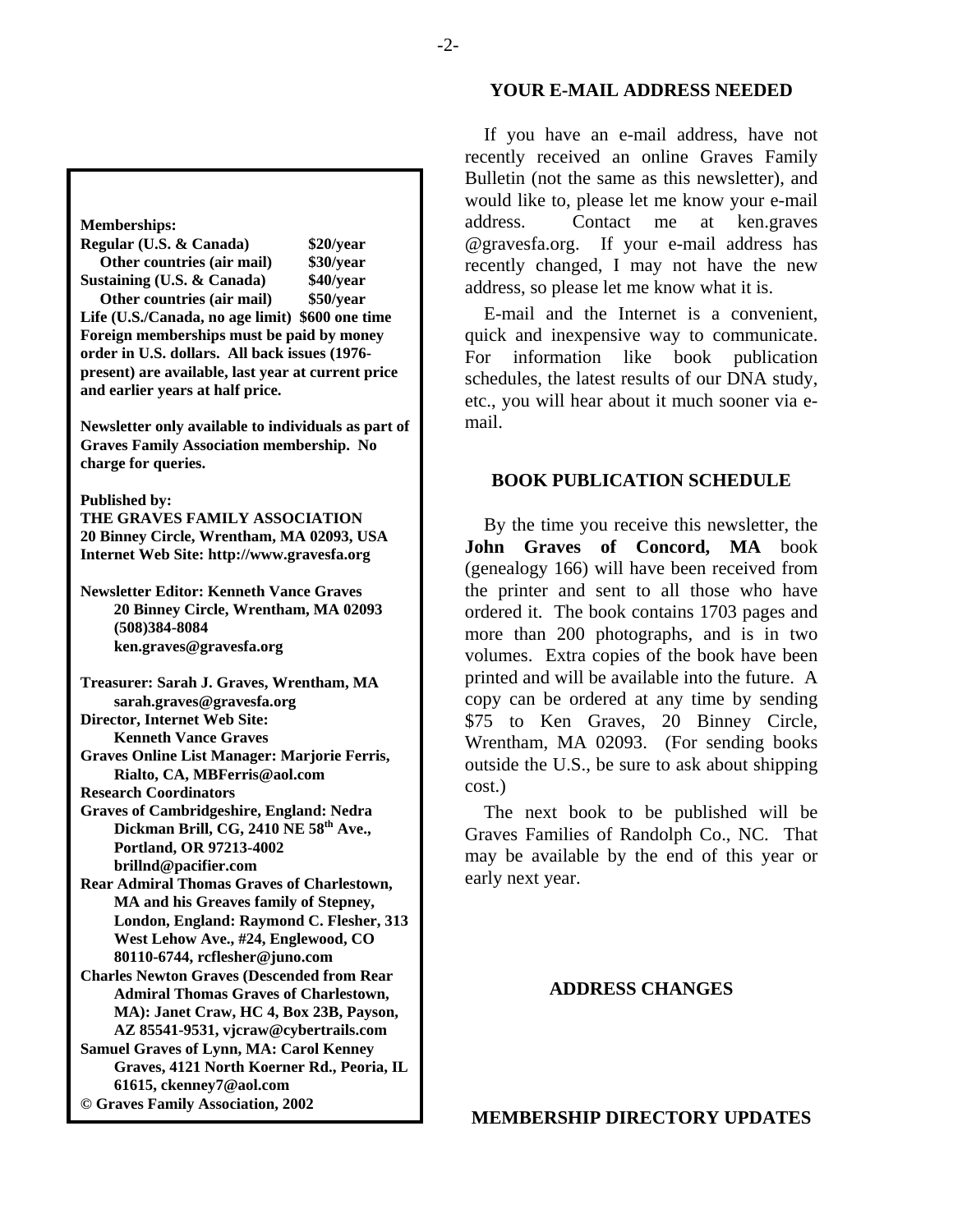*New Members*  BROMLING, Mr. David Duane PO Box 134, Oakesdale, WA 99158 Ancestry: Sarah Graves and Michael Israel of VA & NC

BROWN, Mr. Carroll B. 11625 Harrowfield Rd., Charlotte, NC 28226-3833 Ancestry: John Graves and Margery Harvey of Randolph Co., NC

DAWSON, Mrs. Sandra D. Russell 1963 Penny Lane, Placerville, CA 95667 Ancestry: ------ Graves and Hannah ------ of TN & IL

FLYNT, Ms. Kathy L. PO Box 31, Sheridan, AR 72150 Ancestry: John R. Graves and Sophronia Baggett of TN & AR

GRAVES, Mr. Byron Wesley 7229Dunfield Place, A3, Norfolk, VA 23505 Ancestry: Capt. Thomas Graves, via John<sup>2</sup>, Ralph<sup>3</sup>,  $\text{Ralph}^4$ ,  $\text{Ralph}^5$ , Richard Croshaw<sup>6</sup>

GRAVES, Mr. David LeRoy 3215 SE 20<sup>th</sup> Court, Renton, WA 98058 Ancestry: Thomas Graves of Hartford, CT

GRAVES, Major Gregory Howard 248 Anzio Rd., Fort Lee, VA 23801 Ancestry: James David Graves and Mary Ann Durham of NC & TN

GRAVES, Mr. John William 5218 G St., Little Rock, AR 72205-3517 Ancestry: Capt. Thomas Graves of VA, via John<sup>2</sup>,  $\text{Ralph}^3$ ,  $\text{Ralph}^4$ , Henry White<sup>5</sup>, son<sup>6</sup>, Thomas<sup>7</sup>

GRAVES, Mr. Ralph 212 Shaaban Sub Rd., Plains, GA 31780 Ancestry: Enoch Graves of VT & Ontario, Canada

MILLER, Mrs. Norma 2607 Van Dyke Circle SE, Huntsville, AL 35803-2994 Ancestry: Capt. Thomas Graves of VA, via John<sup>2</sup>,  $\text{Ralph}^3$ , Henry White<sup>4</sup>, Elijah<sup>5</sup>, Lucretia<sup>6</sup>

## **FINDING A GRAVES ANCESTOR IN PRINCE EDWARD ISLAND, CANADA**

I highly recommend the website [http://www.island](http://www.island/) register.com for anyone doing PEI research. From that site I obtained the map of lots on PEI shown below. Following the map is a listing of all Graves and Greaves family members in the PEI censuses for 1881, 1891 and 1901. There were no Graves families in the 1841 census, although there may have been in the 60% of that census that has been lost.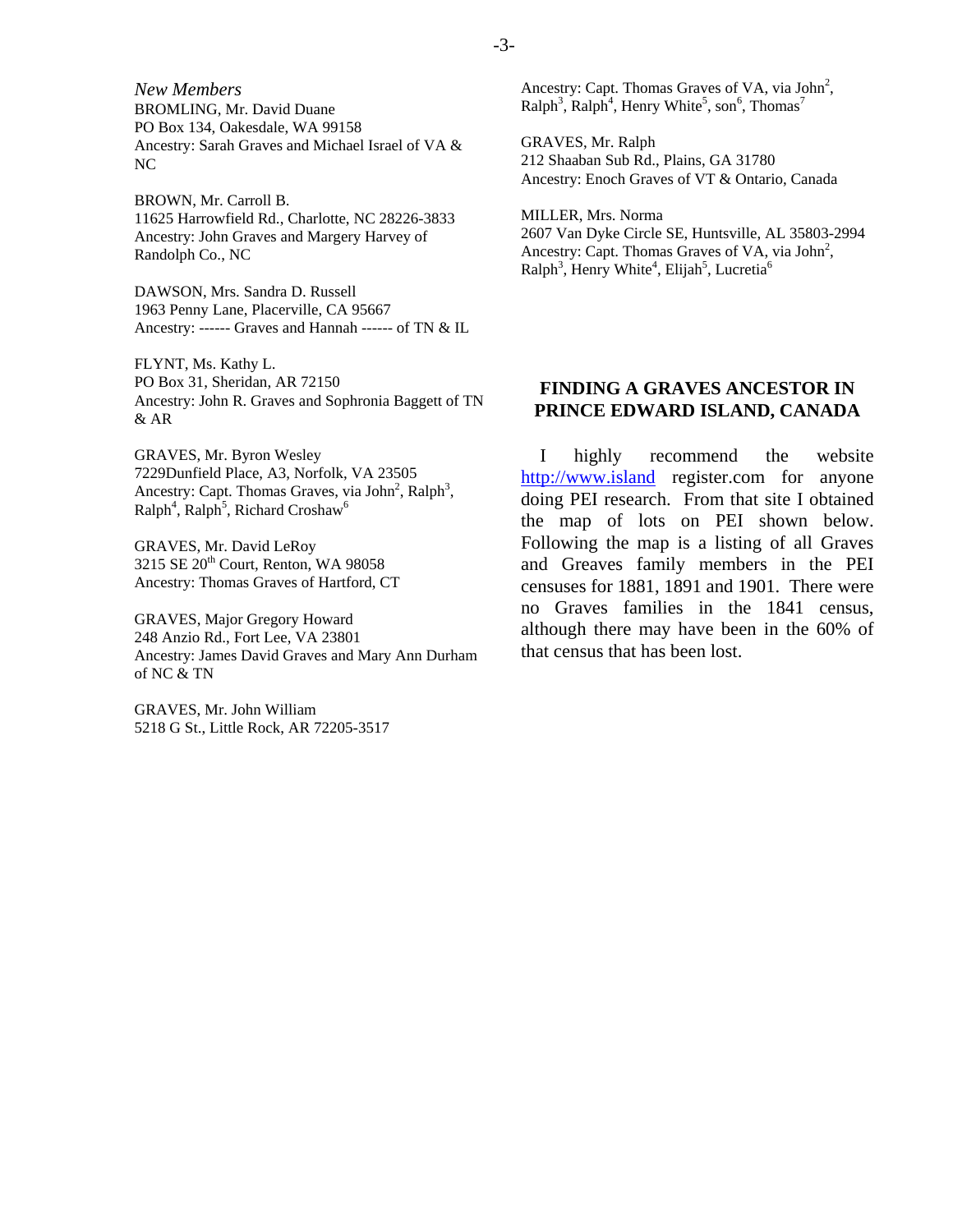

|                     |                  |              |                     |                |               |                  |                | <b>CATHOLIC</b>     |                |
|---------------------|------------------|--------------|---------------------|----------------|---------------|------------------|----------------|---------------------|----------------|
|                     |                  |              |                     |                | <b>GRAVES</b> | <b>THOMAS</b>    | 43             | <b>CHURCH OF</b>    | 5              |
|                     |                  |              |                     |                |               |                  |                | <b>ENGLAND</b>      |                |
|                     |                  |              |                     |                | <b>GRAVES</b> | <b>ELLEN</b>     | 36             | <b>ROMAN</b>        | 5              |
|                     |                  |              |                     |                |               |                  |                | <b>CATHOLIC</b>     |                |
| 1881 Census Entries |                  |              |                     |                | <b>GRAVES</b> | <b>ANDREW</b>    | 2              | <b>ROMAN</b>        | 5              |
| <b>SURNAM</b>       | <b>GIVEN</b>     | AG           | <b>RELIGION</b>     | LO.            |               |                  |                | <b>CATHOLIC</b>     |                |
| Е                   | <b>NAME</b>      | E            |                     | T              | <b>GRAVES</b> | <b>WILLIAM</b>   | 8              | <b>ROMAN</b>        | $\overline{5}$ |
| GRAVES (?)          | <b>ANNIE</b>     | 13           | <b>PRESBYTERIAN</b> | 3              |               |                  |                | <b>CATHOLIC</b>     |                |
|                     | <b>LAURIE</b>    |              |                     |                | <b>GRAVES</b> | <b>GEORGE</b>    | $\overline{4}$ | <b>ROMAN</b>        | 5              |
| GRAVES (?)          | <b>SCOTT</b>     | 6            | <b>PRESBYTERIAN</b> | 3              |               |                  |                | <b>CATHOLIC</b>     |                |
| GRAVES (?)          | <b>RANDOLPH</b>  | 10           | <b>PRESBYTERIAN</b> | 3              | <b>GRAVES</b> | <b>JOHN</b>      | 12             | <b>ROMAN</b>        | $\overline{5}$ |
| GRAVES (?)          | <b>HENRY</b>     | 8            | <b>PRESBYTERIAN</b> | 3              |               |                  |                | <b>CATHOLIC</b>     |                |
|                     | <b>FULTON</b>    |              |                     |                | <b>GRAVES</b> | <b>MARY</b>      | 15             | <b>BAPTIST</b>      | 30             |
| GRAVES (?)          | <b>ELLEN</b>     | 47           | <b>PRESBYTERIAN</b> | 3              |               | <b>ELLEN</b>     |                |                     |                |
| GRAVES (?)          | <b>HENRY</b>     | 45           | <b>PRESBYTERIAN</b> | 3              | <b>GRAVES</b> | <b>WILLIAM</b>   | 50             | <b>BAPTIST</b>      | 30             |
| <b>GRAVES</b>       | MARY J.          | 13           | <b>ROMAN</b>        | $\overline{4}$ | <b>GRAVES</b> | <b>TRYPHENA</b>  | 45             | <b>BAPTIST</b>      | 30             |
|                     |                  |              | <b>CATHOLIC</b>     |                | <b>GRAVES</b> | WILLIAM A.       | 17             | <b>BAPTIST</b>      | 30             |
| <b>GRAVES</b>       | <b>PENZIE</b>    | 11           | <b>ROMAN</b>        | $\overline{4}$ | <b>GRAVES</b> | <b>SOPHIA</b>    | 19             | <b>PRESBYTERIAN</b> | 30             |
|                     | (PENSY)          |              | <b>CATHOLIC</b>     |                |               | <b>ELIZABETH</b> |                |                     |                |
| <b>GRAVES</b>       | <b>MARGARET</b>  | 42           | <b>ROMAN</b>        | $\overline{4}$ | <b>GRAVES</b> | <b>AMELIA</b>    | 12             | <b>BIBLE</b>        | 30             |
|                     |                  |              | <b>CATHOLIC</b>     |                |               | <b>ANN</b>       |                | <b>CHRISTIAN</b>    |                |
| <b>GRAVES</b>       | <b>MARIA</b>     | 5            | <b>ROMAN</b>        | $\overline{4}$ | <b>GRAVES</b> | <b>GEORGE</b>    | $\overline{7}$ | <b>CALVIN</b>       | 30             |
|                     |                  |              | <b>CATHOLIC</b>     |                |               | <b>HENRY</b>     |                | <b>BAPTIST</b>      |                |
| <b>GRAVES</b>       | <b>RUSTI</b>     | 3            | <b>ROMAN</b>        | $\overline{4}$ | <b>GRAVES</b> | JAMES ED.        | 5              | <b>CALVIN</b>       | 30             |
|                     |                  |              | <b>CATHOLIC</b>     |                |               |                  |                | <b>BAPTIST</b>      |                |
| <b>GRAVES</b>       | <b>ANN</b>       | 16           | <b>ROMAN</b>        | $\overline{4}$ | <b>GRAVES</b> | <b>JOHN</b>      | 10             | <b>CALVIN</b>       | 30             |
|                     |                  |              | <b>CATHOLIC</b>     |                |               | <b>THOMAS</b>    |                | <b>BAPTIST</b>      |                |
| <b>GRAVES</b>       | <b>ARCHIBALD</b> | 8            | <b>ROMAN</b>        | $\overline{4}$ | <b>GRAVES</b> | <b>ARTHUR</b>    | $\mathbf{1}$   | <b>CALVIN</b>       | 30             |
|                     |                  |              | <b>CATHOLIC</b>     |                |               | <b>RUSSEL</b>    |                | <b>BAPTIST</b>      |                |
| <b>GRAVES</b>       | <b>GEORGE</b>    | $\mathbf{1}$ | <b>ROMAN</b>        | $\overline{4}$ | <b>GRAVES</b> | <b>SOPHIA</b>    | 18             | <b>METHODIST</b>    | 34             |
|                     |                  |              | <b>CATHOLIC</b>     |                | <b>GRAVES</b> | WILLIAM F.       | 51             | CH. OF              | CTN1           |
| <b>GRAVES</b>       | <b>JAMES</b>     | 42           | CH. OF              | $\overline{4}$ |               |                  |                | <b>ENGLAND</b>      |                |
|                     |                  |              | <b>ENGLAND</b>      |                | <b>GRAVES</b> | <b>MARGARET</b>  | $\overline{2}$ | W. METHODIST        | CTN1           |
| <b>GRAVES</b>       | JAMES H.         | 9            | <b>ROMAN</b>        | $\overline{4}$ | <b>GRAVES</b> | <b>MARGARET</b>  | $\Omega$       | W. METHODIST        | CTN1           |
|                     |                  |              | <b>CATHOLIC</b>     |                | <b>GRAVES</b> | <b>JOSEPH</b>    | 43             | W. METHODIST        | CTN1           |
| <b>GRAVES</b>       | JOHN T.          | 14           | <b>ROMAN</b>        | $\overline{4}$ | <b>GRAVES</b> | <b>MARY ANN</b>  | 47             | CH. OF              | SS             |
|                     |                  |              | <b>CATHOLIC</b>     |                | (GREAVES)     | H. (?)           |                | <b>ENGLAND</b>      |                |
| <b>GRAVES</b>       | <b>MATHIAS</b>   | 6            | <b>ROMAN</b>        | 5              | <b>GRAVES</b> | J. P.            | 16             | CH. OF              | SS             |
|                     | (MATHIES)        |              | <b>CATHOLIC</b>     |                | (GREAVES)     | <b>LAWSON</b>    |                | <b>ENGLAND</b>      |                |
| <b>GRAVES</b>       | <b>MARGARET</b>  | 10           | <b>ROMAN</b>        | 5              | <b>GRAVES</b> | <b>REGINALD</b>  | 18             | CH. OF              | <b>SS</b>      |
|                     | (MARGRET)        |              | <b>CATHOLIC</b>     |                | (GREAVES)     |                  |                | <b>ENGLAND</b>      |                |
| <b>GRAVES</b>       | <b>SOPHIA</b>    | 14           | <b>ROMAN</b>        | 5              | <b>GRAVES</b> | LEILA A.Z.       | 6              | CH. OF              | SS             |
|                     |                  |              |                     |                |               |                  |                |                     |                |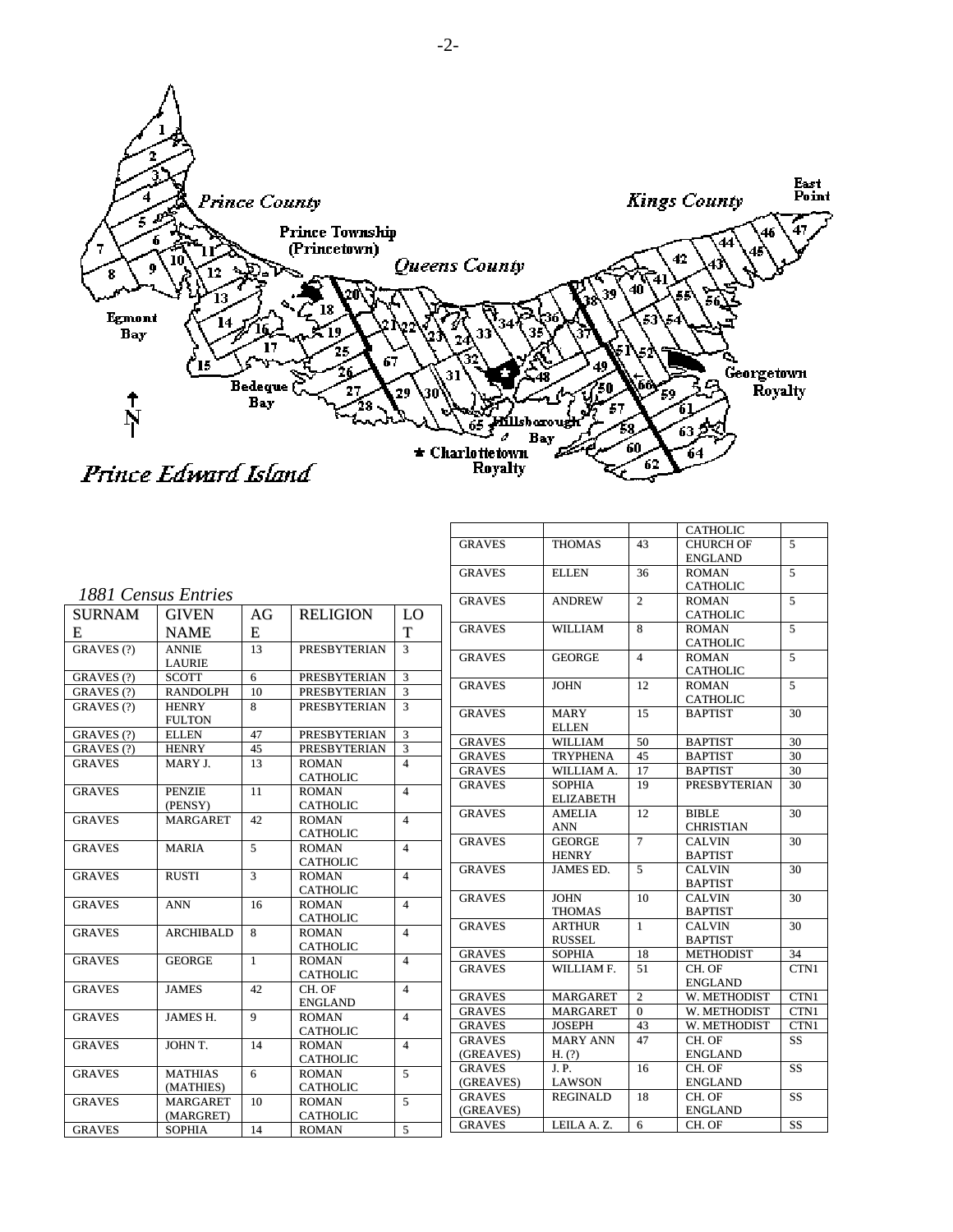|                   |          | ENGLAND        |    |
|-------------------|----------|----------------|----|
| KARL              | 4        | CH. OF         | SS |
|                   |          | ENGLAND        |    |
| <b>JOHN</b>       | 26       | CH. OF         | SS |
| HENRY             |          | ENGLAND        |    |
| ETHEL.            | 6        | CH. OF         | SS |
|                   |          | ENGLAND        |    |
| ELLEN M.          | $\Omega$ | CH. OF         | SS |
|                   |          | <b>ENGLAND</b> |    |
| ELIZA             | 26       | CH. OF         | SS |
|                   |          | ENGLAND        |    |
| ALBERT M.         | 61       | CH. OF         | SS |
|                   |          | ENGLAND        |    |
| <b>ANBELLA L.</b> | 20       | CH. OF         | SS |
|                   |          | <b>ENGLAND</b> |    |
| SAMUEL M.         | 24       | CH. OF         | SS |
|                   |          | ENGLAND        |    |
| EVA M.            | 12       | CH. OF         | SS |
|                   |          | ENGLAND        |    |
|                   |          |                |    |

| <b>GRAVES</b> | <b>JOHN</b>     | 20 | CH. OF           | 32 J <sub>2</sub> |
|---------------|-----------------|----|------------------|-------------------|
|               |                 |    | <b>SCOTLAND</b>  |                   |
| <b>GRAVES</b> | <b>MARGARET</b> | 12 | <b>ROMAN</b>     | 36 N1             |
|               |                 |    | <b>CATHOLIC</b>  |                   |
| <b>GRAVES</b> | <b>ELLEN</b>    | 23 | <b>METHODIST</b> | CTA <sub>3</sub>  |
| <b>GRAVES</b> | <b>JAMES</b>    | 10 | <b>METHODIST</b> | CTA6              |
| <b>GRAVES</b> | MARY A.         | 52 | CH. OF           | SSA3              |
|               |                 |    | <b>ENGLAND</b>   |                   |
| <b>GRAVES</b> | <b>SAMUEL</b>   | 34 | CH. OF           | SSA3              |
|               |                 |    | <b>ENGLAND</b>   |                   |
| <b>GRAVES</b> | <b>LILLY</b>    | 17 | CH. OF           | SSA3              |
|               |                 |    | <b>ENGLAND</b>   |                   |

# *1901 Census Entries*

| <b>SURNA</b>            | <b>GIVEN</b>            | A        | <b>RELIGION</b>          | <b>OCCUPAT</b>   | <b>LOT</b>               |
|-------------------------|-------------------------|----------|--------------------------|------------------|--------------------------|
| MЕ                      | <b>NAME</b>             | G        |                          | ION.             |                          |
|                         |                         | E        |                          |                  |                          |
|                         |                         |          |                          |                  |                          |
| GRAVES<br><b>GRAVES</b> | NANCY<br><b>MATHIAS</b> | 60<br>23 | ENGLISH!<br><b>ROMAN</b> | <b>FISHERMAN</b> | 3 C <sub>2</sub><br>4 D1 |
|                         |                         |          | <b>CATHOLIC</b>          |                  |                          |
| <b>GRAVES</b>           | MARY J.                 | 32       | <b>ROMAN</b>             | RETIRED          | 4 D1                     |
|                         |                         |          | CATHOLIC                 |                  |                          |
| <b>GRAVES</b>           | <b>MARIE</b>            | 15       | <b>ROMAN</b>             |                  | 4 D1                     |
|                         |                         |          | <b>CATHOLIC</b>          |                  |                          |
| <b>GRAVES</b>           | <b>MARGARET</b>         | 60       | <b>ROMAN</b>             |                  | 4 D1                     |
|                         |                         |          | <b>CATHOLIC</b>          |                  |                          |
| <b>GRAVES</b>           | <b>MARGARET</b>         | 27       | <b>ROMAN</b>             |                  | 4 D1                     |
|                         |                         |          | <b>CATHOLIC</b>          |                  |                          |
| <b>GRAVES</b>           | JOSPHINE                | 19       | <b>ROMAN</b>             |                  | 4 D1                     |
|                         |                         |          | <b>CATHOLIC</b>          |                  |                          |
| <b>GRAVES</b>           | <b>THOMAS</b>           | 60       | <b>ROMAN</b>             | <b>TRUCKMAN</b>  | 4 D1                     |
|                         |                         |          | <b>CATHOLIC</b>          |                  |                          |
| <b>GRAVES</b>           | JOHN H.                 | 4        | <b>ROMAN</b>             |                  | 4 D1                     |
|                         |                         |          | <b>CATHOLIC</b>          |                  |                          |
| <b>GRAVES</b>           | <b>MINNIE</b>           | 26       | <b>ROMAN</b>             |                  | 4 D1                     |
|                         |                         |          | <b>CATHOLIC</b>          |                  |                          |
| <b>GRAVES</b>           | WALTER H.               | 1        | <b>ROMAN</b>             |                  | 4 D1                     |
|                         |                         |          | CATHOLIC                 |                  |                          |
| <b>GRAVES</b>           | JOHN                    | 32       | <b>ROMAN</b>             | <b>FARM</b>      | 4 D1                     |
|                         |                         |          | CATHOLIC                 | <b>LABOURER</b>  |                          |
| <b>GRAVES</b>           | WILLIAM H.              | 6        | <b>ROMAN</b>             |                  | 4 D1                     |
|                         |                         |          | CATHOLIC                 |                  |                          |
| <b>GRAVES</b>           | JAMES P.                | 4        | <b>ROMAN</b>             |                  | 4 D1                     |
|                         |                         |          | <b>CATHOLIC</b>          |                  |                          |
| <b>GRAVES</b>           | <b>ANDREW</b>           | 22       | <b>ROMAN</b>             | <b>FARMER</b>    | 4 D1                     |
| <b>GRAVES</b>           | ARNOLD                  | 24       | CATHOLIC<br><b>ROMAN</b> | <b>LABOURER</b>  | 4 D1                     |
|                         |                         |          | CATHOLIC                 |                  |                          |
| <b>GRAVES</b>           | ELIZAH E.               | 8        | <b>ROMAN</b>             |                  | 4 D1                     |
|                         |                         |          | <b>CATHOLIC</b>          |                  |                          |
| <b>GRAVES</b>           | JAMES H.                | 28       | <b>ROMAN</b>             | DAY              | 4 D1                     |
|                         |                         |          | CATHOLIC                 | <b>LABOURER</b>  |                          |
| <b>GRAVES</b>           | <b>JAMES</b>            | 61       | <b>ROMAN</b>             | TRUCKER          | 4 D1                     |
|                         |                         |          | <b>CATHOLIC</b>          |                  |                          |
| <b>GRAVES</b>           | <b>JAMES</b>            | 19       | <b>ROMAN</b>             |                  | 4 D1                     |
|                         |                         |          | <b>CATHOLIC</b>          |                  |                          |
| <b>GRAVES</b>           | <b>GEORGE</b>           | 21       | <b>ROMAN</b>             | <b>LABOURER</b>  | 4 D1                     |
|                         |                         |          | <b>CATHOLIC</b>          |                  |                          |
| <b>GRAVES</b>           | <b>FREDDIE</b>          | 1        | <b>ROMAN</b>             |                  | 4 D1                     |
|                         |                         |          | <b>CATHOLIC</b>          |                  |                          |
| <b>GRAVES</b>           | FRANCES E.              | 24       | <b>ROMAN</b>             |                  | 4 D1                     |
|                         |                         |          | <b>CATHOLIC</b>          |                  |                          |
| GRAVES                  | LORAALIS                | 14       | PRESBYTERIAN             |                  | 4 D <sub>3</sub>         |
| <b>GRAVES</b>           | SARAH F                 | 22       | PRESBYTERIAN             |                  | 4 D <sub>3</sub>         |
| <b>GRAVES</b>           | <b>SAMSON</b>           | 23       | PRESBYTERIAN             | <b>FARM SON</b>  | 4 D <sub>3</sub>         |
| <b>GRAVES</b>           | <b>BATSHEBA</b>         | 49       | PRESBYTERIAN             |                  | 4 D <sub>3</sub>         |
| <b>GRAVES</b>           | <b>DANIEL</b>           | 52       | <b>PRESBYTERIAN</b>      | <b>FARMER</b>    | 4 D3                     |
| <b>GRAVES</b>           | DARTE D.                | 1        | PRESBYTERIAN             |                  | 4 D3                     |
| <b>GRAVES</b>           | ELIZABETH E.            | 14       | PRESBYTERIAN             |                  | 4 D3                     |
| <b>GRAVES</b>           | ESTELLA P.              | 5        | PRESBYTERIAN             |                  | 4 D3                     |
| <b>GRAVES</b>           | APLONA J.               | 20       | PRESBYTERIAN             |                  | 4 D <sub>3</sub>         |

# *1891 Census Entries*

| <b>SURNAM</b> | <b>GIVEN</b>     | AG | <b>RELIGION</b>                 | LO                |
|---------------|------------------|----|---------------------------------|-------------------|
| E             | <b>NAME</b>      |    |                                 | T                 |
| <b>GRAVES</b> | MARY J.          | 22 | <b>ROMAN</b>                    | $4 - E1$          |
|               |                  |    | <b>CATHOLIC</b>                 |                   |
| <b>GRAVES</b> | <b>MATHIAS</b>   | 15 | <b>ROMAN</b>                    | $4 - E1$          |
|               |                  |    | <b>CATHOLIC</b>                 |                   |
| <b>GRAVES</b> | <b>MORIAH</b>    | 5  | <b>ROMAN</b>                    | $4 - E1$          |
|               |                  |    | <b>CATHOLIC</b>                 |                   |
| <b>GRAVES</b> | <b>MORIAH</b>    | 14 | <b>ROMAN</b>                    | $4 - E1$          |
|               |                  |    | <b>CATHOLIC</b>                 |                   |
| <b>GRAVES</b> | RUTH A.          | 13 | <b>ROMAN</b>                    | $4 - E1$          |
| <b>GRAVES</b> | <b>SOPHIA</b>    | 24 | <b>CATHOLIC</b>                 | $4 - E1$          |
|               |                  |    | <b>ROMAN</b>                    |                   |
| <b>GRAVES</b> | <b>THOMAS</b>    | 49 | <b>CATHOLIC</b><br><b>ROMAN</b> | $4 - E1$          |
|               |                  |    | <b>CATHOLIC</b>                 |                   |
| <b>GRAVES</b> | <b>WILLIAM</b>   | 18 | <b>ROMAN</b>                    | $4 - E1$          |
|               |                  |    | <b>CATHOLIC</b>                 |                   |
| <b>GRAVES</b> | <b>MARGARET</b>  | 52 | <b>ROMAN</b>                    | $4 - E1$          |
|               | (MARGRET)        |    | <b>CATHOLIC</b>                 |                   |
| <b>GRAVES</b> | <b>GEORGE</b>    | 10 | <b>ROMAN</b>                    | $4 - E1$          |
|               |                  |    | <b>CATHOLIC</b>                 |                   |
| <b>GRAVES</b> | <b>ANDREW</b>    | 9  | <b>ROMAN</b>                    | $4 - E1$          |
|               |                  |    | <b>CATHOLIC</b>                 |                   |
| <b>GRAVES</b> | <b>ARCHIBALD</b> | 16 | <b>ROMAN</b>                    | $4 - E1$          |
|               |                  |    | <b>CATHOLIC</b>                 |                   |
| <b>GRAVES</b> | JAMES H.         | 18 | <b>ROMAN</b>                    | $4 - E1$          |
|               |                  |    | <b>CATHOLIC</b>                 |                   |
| <b>GRAVES</b> | <b>JOHN</b>      | 22 | <b>ROMAN</b>                    | $4 - E1$          |
|               |                  |    | <b>CATHOLIC</b>                 |                   |
| <b>GRAVES</b> | <b>JOSEPHINE</b> | 12 | <b>ROMAN</b>                    | $4 - E1$          |
|               |                  |    | <b>CATHOLIC</b>                 |                   |
| <b>GRAVES</b> | <b>MAGGIE</b>    | 20 | <b>ROMAN</b>                    | $4 - E1$          |
|               |                  |    | <b>CATHOLIC</b>                 |                   |
| <b>GRAVES</b> | <b>JAMES</b>     | 52 | <b>ROMAN</b>                    | $4 - E1$          |
|               |                  |    | <b>CATHOLIC</b>                 |                   |
| <b>GRAVES</b> | <b>DANIEL</b>    | 7  | <b>ROMAN</b>                    | $4 - E1$          |
|               |                  |    | <b>CATHOLIC</b>                 |                   |
| <b>GRAVES</b> | <b>NIOME</b>     | 73 | <b>ROMAN</b>                    | $19 - T$          |
|               |                  |    | <b>CATHOLIC</b>                 |                   |
| <b>GRAVES</b> | <b>SOPHIA</b>    | 27 | <b>METHODIST</b>                | 30 H2             |
| <b>GRAVES</b> | <b>MARY</b>      | 24 | <b>METHODIST</b>                | 30 H <sub>2</sub> |
|               | <b>ELLEN</b>     |    |                                 |                   |
| <b>GRAVES</b> | <b>RUSSEL A</b>  | 12 | <b>METHODIST</b>                | 30 H <sub>2</sub> |
| <b>GRAVES</b> | <b>TRYPHENA</b>  | 54 | <b>METHODIST</b>                | 30 H <sub>2</sub> |
| <b>GRAVES</b> | <b>WILLIAM</b>   | 60 | <b>METHODIST</b>                | 30 H <sub>2</sub> |
| <b>GRAVES</b> | <b>AMELIA</b>    | 22 | <b>METHODIST</b>                | 30 H <sub>2</sub> |
| <b>GRAVES</b> | <b>GEORGE</b>    | 18 | <b>METHODIST</b>                | 30 H <sub>2</sub> |
| <b>GRAVES</b> | <b>JAMES</b>     | 15 | <b>METHODIST</b>                | 30 H <sub>2</sub> |
| <b>GRAVES</b> | <b>JOHN</b>      | 21 | <b>METHODIST</b>                | 30 H <sub>2</sub> |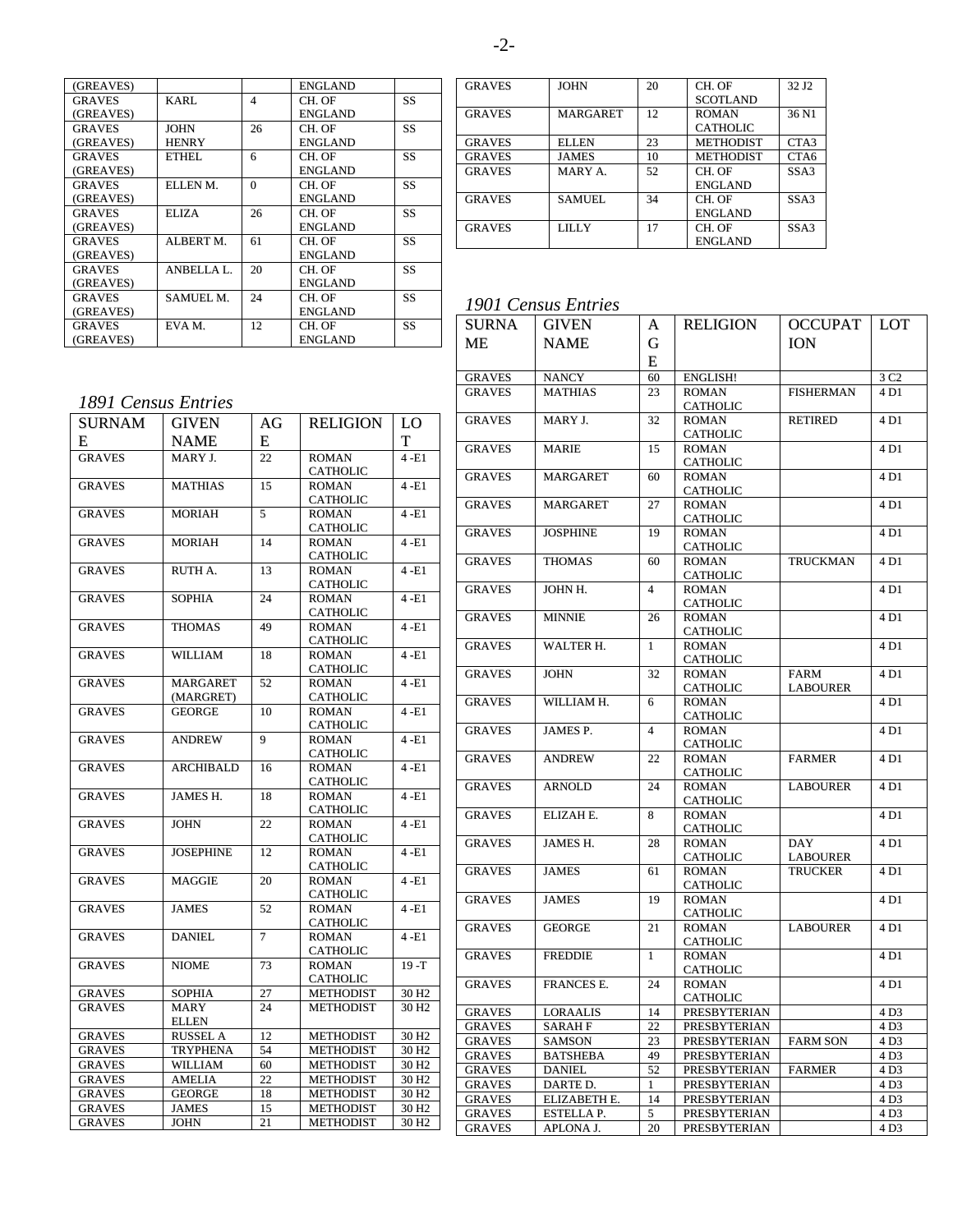| <b>GRAVES</b> | <b>EVENGELINE G.</b> |    | <b>PRESBYTERIAN</b> | not <sup>4</sup> Ping<br>with the family in 1901 were all |
|---------------|----------------------|----|---------------------|-----------------------------------------------------------|
| <b>GRAVES</b> | <b>JAMES</b>         | 19 | <b>PRESBYTERIAN</b> | <b>FARM SON</b><br>4 D <sub>3</sub>                       |
| <b>GRAVES</b> | JABEY W.             |    | <b>PRESBYTERIAN</b> | It is<br><b>FARM SON EXCEDE Russel</b> and Russel Arthur. |
| <b>GRAVES</b> | HENRY W.B.           | 12 | <b>PRESBYTERIAN</b> | as in the missing male children                           |
| <b>GRAVES</b> | <b>RUSSEL</b>        | 22 | <b>METHODIST</b>    | <b>FARMER'S</b><br>30 K <sub>1</sub>                      |
|               |                      |    |                     | had moved away from PEI (or died) by 1901.<br>SON         |
| <b>GRAVES</b> | <b>WILLIAM</b>       | 0  | <b>METHODIST</b>    | $N \frac{dN}{dx}$ and ages of the children are from the   |
| <b>GRAVES</b> | <b>WILLIAM</b>       | 63 | <b>METHODIST</b>    | <b>FARMER</b><br>30 K 1                                   |
| <b>GRAVES</b> | ELLAM.               | 27 | <b>BAPTIST</b>      | $\overline{\text{censures.}}$ (R-1)                       |
| <b>GRAVES</b> | MAUD                 | 32 | <b>METHODIST</b>    | $S_{\mathcal{F}}^{\text{A}}$ hildren Graves by Tryphena   |

- **Thildren Graves, by Tryphena ------**
- 2. Sophia Elizabeth Graves, b.c. 1862.
- 3. William A. Graves, b.c. 1864.
- 4. Mary Ellen Graves, b.c. 1866.
- 5. Amelia Ann Graves, b.c. 1869.
- 6. John Thomas Graves, b.c. 1871.
- 7. George Henry Graves, b.c. 1874.
- 8. James Ed. Graves, b.c. 1876.
- 9. Arthur Russel (or Russel Arthur) Graves, b.c. 1880. He was listed as Arthur Russel in 1881, Russel A. in 1891, and Russel in 1901.

Children - Graves, by Ella M. Wadman

+10. William Murchison Graves, b.c. 1901, m. Mabel Corney.

#### *MISCELLANEOUS GRAVES FAMILIES*

#### *NORTHERN GRAVES FAMILIES*

#### *SOUTHERN GRAVES FAMILIES*

Major Gregory Howard Graves, 248 Anzio Rd., Fort Lee, VA 23801 (gregnwya @earthlink.net), is a son of **Lt. Gen. Howard D. Graves** who is included in the "famous family members" page on the Graves Family Association website. Gen. Graves was born 15 Aug. 1939 in Roaring Springs, Motley Co., TX. He is descended from James David Graves of NC & TN (genealogy 535), probably before that from William Graves of VA, NC & KY (genealogy 13), and possibly before that from Capt. Thomas Graves of VA (genealogy 169).

He received a B.S. from the U.S. Military Academy, West Point, NY, 1961, and a

## **QUESTIONS AND INFORMATION**

*GRAVES FAMILIES OF THE BRITISH ISLES* 

#### *GRAVES FAMILIES OF CANADA*

Ms. Melanie Cornell, 92 East Side Dr., Concord, NH 03301 (MCornell @piercelaw.edu), wants to learn more about her part of the Graves family, descended from WILLIAM GRAVES of PEI, as discussed below. Census information for her family is included in the article earlier in this issue about the PEI censuses.

## DESCENDANTS OF WILLIAM GRAVES OF PEI, CANADA

#### GENERATION 1

William Graves (1) was born about 1831, and died in 1920, probably in PEI, Canada. It is suspected that he may have been born in PEI, but that seems unlikely, since no Graves family was listed in the 1841 PEI census index (although about 60% of families are missing in that census). He first married Tryphena ------. She was born about 1836. She probably died between 1891 and 1899, since she was in the 1891 census but not there in 1901. He married second Ella May Wadman about 1899. She was born about 1874.

William and his family were in the 1881, 1891 and 1901 censuses for PEI, always living on lot 30. He was a farmer. He was listed as Baptist in the 1881 census and as Methodist in the next two censuses. Children not living with the family in 1891 were William A., and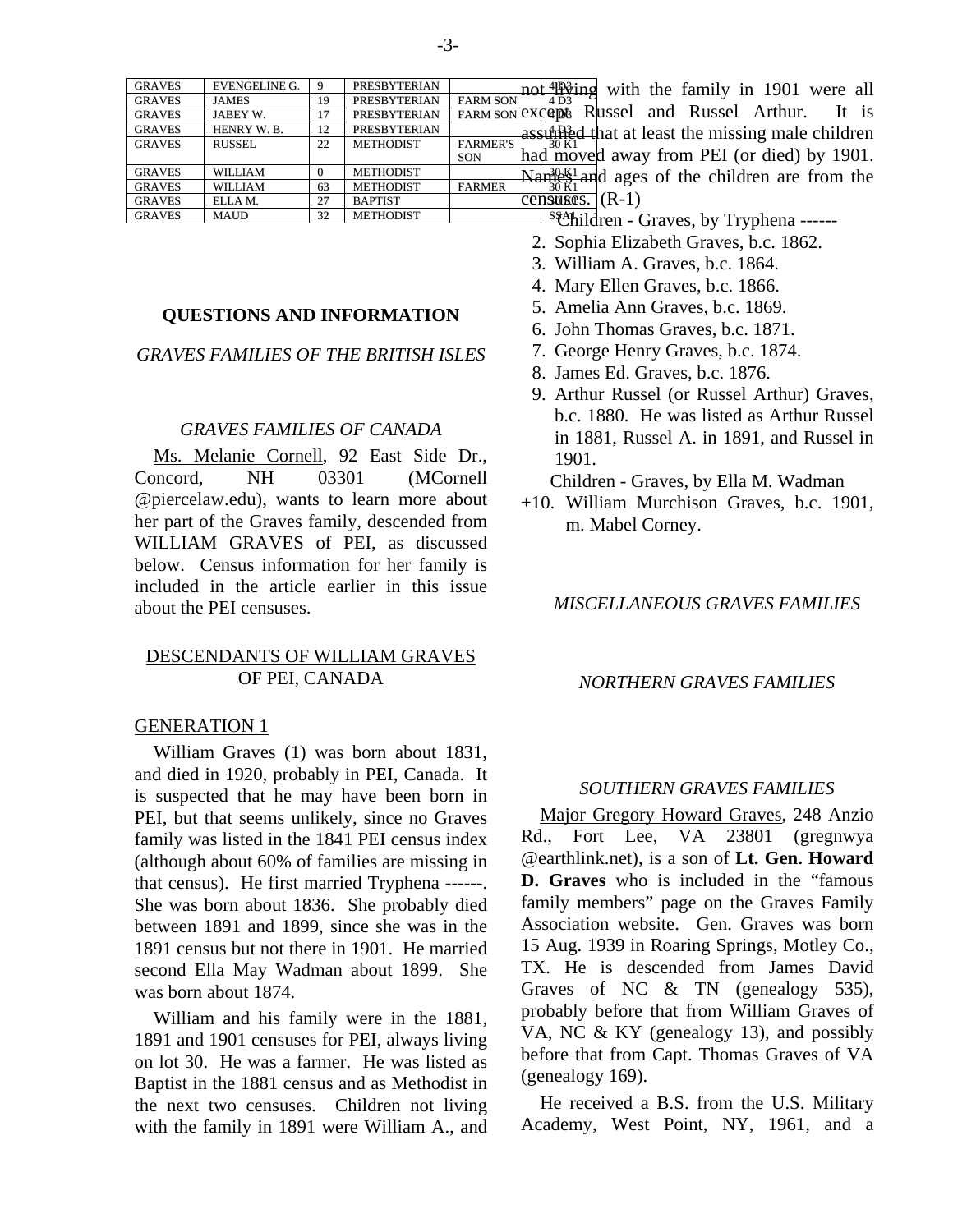bachelor of arts, master of arts, and master of letters, Oxford University (Rhodes Scholar), Oxford, England, 1971. His career has consisted of various Army command and staff positions, 1961-1983. These include assistant to the secretary of defense, 1974-76; deputy director for strategy, plans and policy, Army, 1984-85; vice director, Joint Military Staff, 1985-87; commandant, U.S. Army War College, 1987-89; assistant to the chairman, Joint Chiefs of Staff, 1989-91; superintendent, U.S. Military Academy, 1991-96. He retired from the Army in 1996 and spent two years at a Washington think tank. He then became visiting professor, Lyndon B. Johnson School of Public Affairs, University of Texas at Austin, 1998-99.

After he gave a commencement speech at Texas A&M, Galveston, in December 1998, he was asked whether he would be interested in the job of chancellor of the Texas A&M University System. He was selected for the position and officially started Aug. 1, 1999.

The first two generations of the descendants of James David Graves is below. More information on this part of the family is needed. Others intersted include Mrs. Edna Bost, 5604 Victory Dr., Marshall, TX 75672, and Mr. Barry Vinyard.

## DESCENDANTS OF JAMES DAVID GRAVES AND MARY ANN DURHAM OF NC & TN

## GENERATION 1

James David Graves (1), perhaps called David, was born about 1821 in NC, and died in 1857. He married Mary ("Polly") Ann Durham, daughter of James Durham and Lydia Gillespie, in 1838 in Sumner Co., TN. She was born about 1823 in Sumner Co., TN, and died 20 April 1907 in Texola, Beckham Co., OK.

They were in the 1850 census for Sumner Co., TN,  $16<sup>th</sup>$  district, page 297, house 20, with children James, 8, Louisa, 6, Nancy, 3, and

Enie, 6/12, and he was listed as David. Her parents, with 4 of their children, were listed on the same page in house 22. The census was taken on Oct. 8, 1850. (R-1)

Children - Graves

- +2. James Carrol Graves, b. 22 Dec. 1839, m. Rebecca Elmina Travelstead, 13 Feb. 1866, d. 28 Dec. 1932.
	- 3. Louisa Catherine Graves, b.c. 1844.
- 4. Nancy Graves, b. 4 Feb. 1846 (Sumner Co., TN), m. Henry Clarida or Clariday, d. 18 April 1923 (Texola, OK). She could not be found in the 1880 census. She was called Samantha by R-1, but Nancy in the 1850 census; perhaps Samantha was her first name and Nancy or Ann was her middle name.
- +5. Enie E. Graves, b.c. 1850, m. Samuel Barter.
- 6. John Graves, b.c. 1854 (Sumner Co., TN).
- +7. Mittie Mahala Graves, b.c. 1855, m. James Henry Travelstead, 28 Dec. 1875.

## GENERATION 2

James Carrol Graves (2) was born 22 Dec. 1839 in Sumner Co., TN, and died 28 Dec. 1932 in Texola, OK. He married Rebecca Elmina Travelstead on 13 Feb. 1866. She was born 14 Sept. 1850 in Allen, Floyd Co., KY, and died 5 April 1929 in Texola, Beckham Co., OK. Their first 6 children were born in Harrisburg, Saline Co., IL, and the last 2 in Gainesville, Cooke Co., TX.

They were in the 1880 census for District 107, Brushy Twp., Saline Co., IL, page 12D, with all children born in IL. His mother was living with them in 1880. (R-1)

## Children - Graves

- 8. John David Graves, b. 13 Jan. 1867, m. Betty Ann Ponger (or Poncer), d. 3 Dec. 1929 (Texola, OK).
- +9. George Jasper Graves, b. 23 July 1872, m. Emma Ruth Daniell, 12 Nov. 1898, d. 2 April 1939.
	- 10. William Henry Graves, b. 31 Jan. 1875, d. 15 Aug. 1928 (Texola, OK).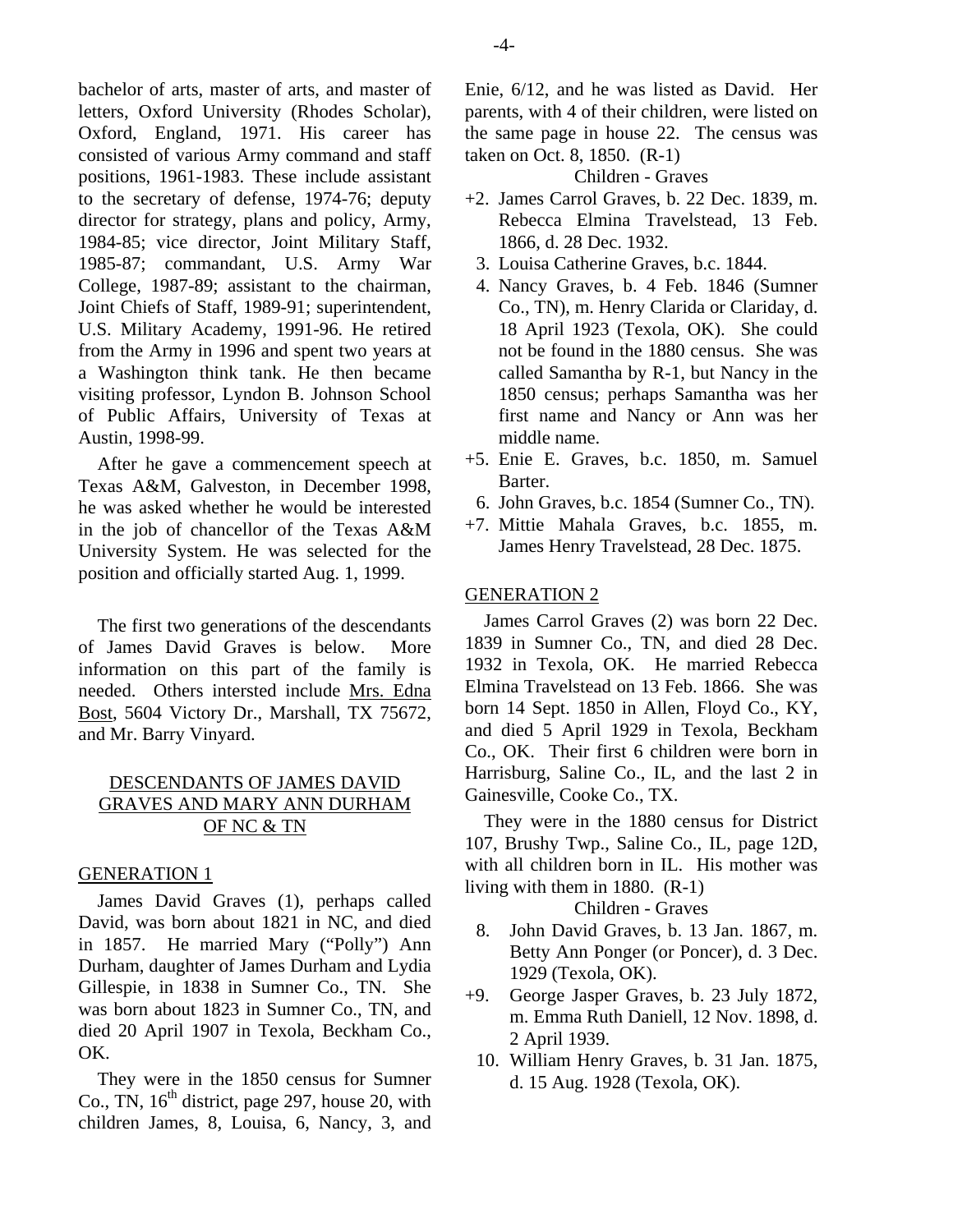- 11. Lydia Agnes Graves, b. 30 Sept. 1877, m. John Robert Basset, Aug. 1894, d. 6 Jan. 1960 (Erick, OK).
- 12. Florence Ann Graves, b. 30 Dec. 1879, m. Phil Berry (?), d. 1967 (?). This child was listed in the 1880 census as Martha W. Graves, age 6 months.
- 13. Alice Graves, b. 20 March 1883, m. W. J. Travelstead, d. 1952 (?) (Texola, OK).
- 14. Anna Mae Graves, b. 5 March 1887, m. ------ Short, d. 1959 (prob. Beckham Co., OK).
- 15. Minnie Lee Graves, b. 1 March 1890.

Enie Elmina Graves (5) was born about 1850 in TN, and died in Harrisburg, IL. She married Samuel Barter. He was born about 1845 in Canada, and died in 1914. Both his parents were born in England. He was a farmer. They were in the 1880 census for District 107, Brushy Twp., Saline Co., IL, page 13A, and all their children were born in IL. (R-2)

Children - Barter

- 16. Mary E. Barter, b.c. 1869.
- 17. Lucy Jane Barter, b.c. 1871.
- 18. John W. Barter, b.c. 1873.
- 19. Avis M. Barter, b.c. 1877.
- 20. Maggie M. Barter, b.c. 1879.

Mittie Mahala Graves (7) was born about 1855 in Sumner Co., TN. She was listed as Mahala by R-1, but the 1880 census listed her as Mittie M. She married James Henry Travelstead on 28 Dec. 1875. He was born about 1855 in TN. They were in the 1880 census for District 107, Brushy Twp., Saline Co., IL, page 12D, living next door to her brother James Carroll Graves.

Children - Travelstead

21. Josephine Travelstead, b.c. 1878 (IL).

22. Oliver S. Travelstead, b.c. 1879 (TX).

Ms. Jennie Bernaix, 183 McCur St., Mayfield, KY 42066 (sonnyddou @hotmail.com), is looking for additional information about the family of THOMAS C. GRAVES and his ancestry. Although she is not descended from this family, her aunt married Thomas's son Leland A. Graves.

As can be seen in the discussion below, it seems likely that Thomas C. Graves was descended from Capt. Thomas Graves of VA, but information on this part of the family is incomplete, and the connection is not presently known.

## DESCENDANTS OF THOMAS C. GRAVES OF KY & IL

#### GENERATION 1

Thomas C. Graves (1) was born in Nov. 1841 in KY, and died 17 April 1934 in Granite City, Madison Co., IL. He first married Harriett ("Hattie") Haskell on 9 April 1865 in Jo Daviess Co., IL. She was born about 1845 in IL, and died between 1881-1885. He married second Beda Ethel ("Dolly") Alden, daughter of William Alden and Malinda Martin, about 1885, probably in Washington Co., IL. She was born about 1864 in Washington Co., IL, and died 17 April 1935 in Granite City, Madison Co., IL.

Thomas and family were in the 1880 census for Ashley Twp., Washington Co., IL. In the 1880 census, Beda Alden is listed as Dolly, and is listed before the son Thomas, who in 1870 was shown to be older. Based on this, it is believed that the daughter listed as Dolly in 1880 is the same as the daughter Beda in 1870 (Ashley Twp., Washington Co., IL), and therefore Dolly should be shown as age 15 in 1880. In the 1900 census, Dolly is listed as Beda E. The 1930 census shows that Ethel was 18 at the time of her first marriage.

All children, with the possible exception of the first two, were born in Washington Co., IL.

It seems very likely that this family is descended from Capt. Thomas Graves of VA (genealogy 169) through Thomas Graves who married Mary Chilton. It is interesting that a grandson of Thomas C. Graves was Chilton Goebel, and that a son of Thomas Chilton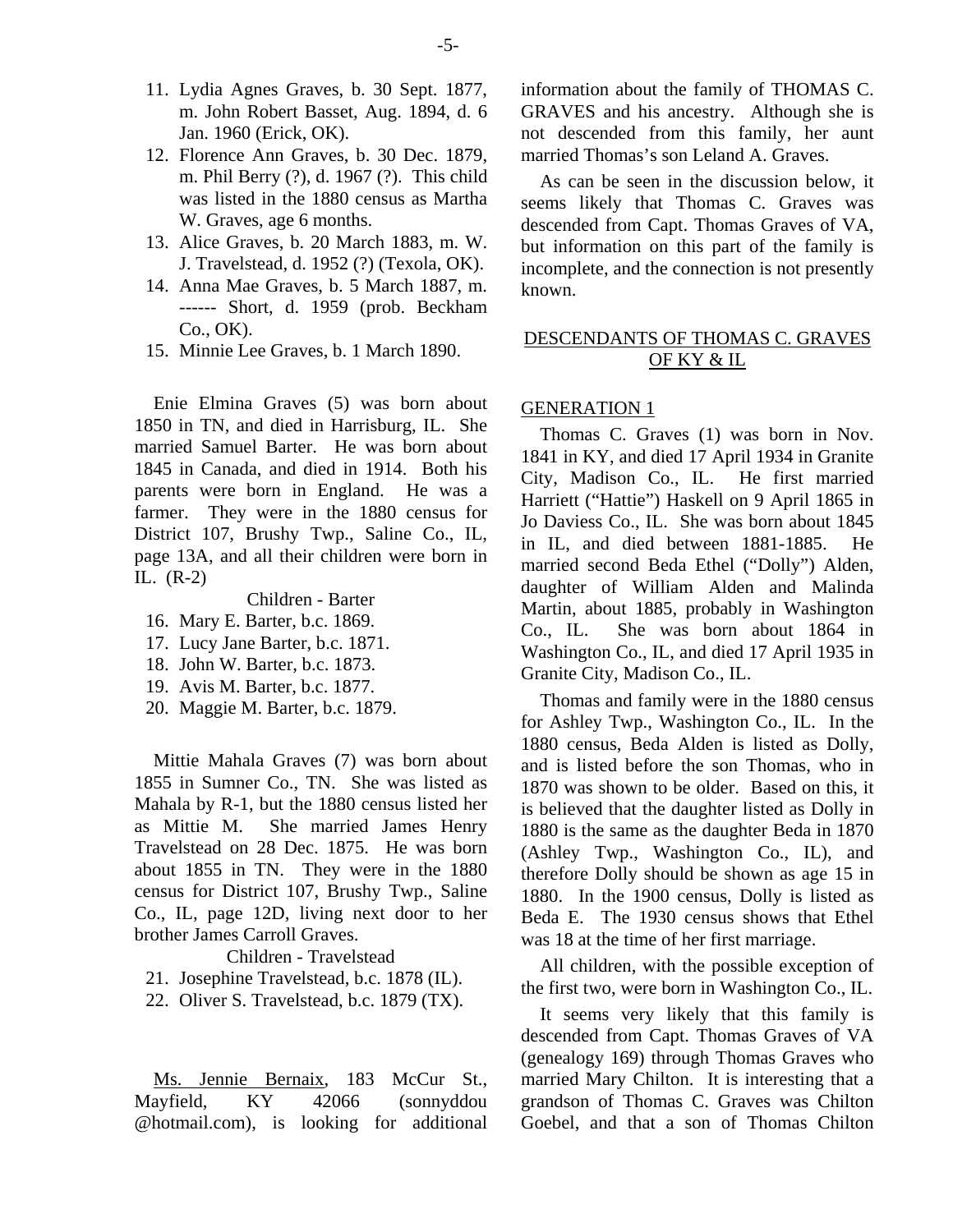Graves (son of Thomas and Mary) named Bud Graves was said to have lived in Ashley, Washington Co., IL, and it was speculated that Bud might be named Thomas C. The fact that Bud Graves was supposedly born 1825-1830, however, confuses the possible connection. (R-1)

Children - Graves, by Harriett Haskell

- 2. Wayne Graves, b.c. 1867.
- 3. Nannie Graves, b.c. 1878.
- +4. Berdine O. Graves, b. 7 May 1881, d. March 1967.

Children - Graves, by Beda E. Alden

- +5. Juanita Graves, b. 8 Nov. 1886, d. Dec. 1980.
- +6. Mary E. Graves, b. May 1889,
- +7. Thomas C. Graves, b. March 1891,
- 8. Helen Graves, b. 16 Jan. 1895, m. Ewald H. Plassmann, d. July 1974 (Peotone, Will Co., IL). Helen was in the 1900 census for Ashley Twp., Washington Co., IL, age 5. Ewald was born about 1899 in IL, and was a pastor with the Immanuel Lutheran & Reformed Church in Peotone, IL.
- 9. Leland A. Graves, b.c. 1897, m. Gleola Medlin, c. 1926 (Madison Co., IL), d. Jan. 1961 (Granite City, Madison Co., IL). Leland was listed with his parents in the 1900 census for Ashley Twp., Washington Co., IL, age 3. In 1930, Leland and Gleola were living with her parents, William and Carrie Medlin, in Venice Twp., Madison Co., IL, and she was age 28.

## GENERATION 2

Berdine O. Graves (4) was born 7 May 1881 in Washington Co., IL, and died in March 1967 in Huntington Park, Los Angeles Co., CA. He married Flora ------ about 1908, probably in Madison Co., IL. She was born 27 Jan. 1881 in MO, and died 15 Aug. 1966 in Huntington Park, CA. On the California Death Index, Berdine's mother is listed as Haskell. Berdine was with his parents in the 1900 census for Ashley Twp., Washington Co., IL, and Berdine and Flora with daughter Isabell were in the 1910 census for Nameoki Twp., Madison Co., IL. (R-1)

Children - Graves

 10. Isabell Graves, b.c. 1909 (Madison Co.,  $IL$ ).

Juanita Graves (5) was born 8 Nov. 1886 in Washington Co., IL, and died in Dec. 1980 in Granite City, Madison Co., IL. She married Samuel Lancaster, son of Marion Lancaster and Mary ------, between 1900-1910. He was born in Nov. 1883 in IL. They were in the 1920 census for Nameoki Twp., Madison Co., IL. Both their children were born in IL. (R-1)

Children - Lancaster

11. Charles Lancaster, b.c. 1911.

12. Nadene Lancaster, b.c. 1913.

Mary E. Graves (6) was born in May 1889 in Washington Co., IL. She married Charles D. Goebel about 1909, probably in Madison Co., IL. He was born about 1873 in Washington, DC. They were in the 1910 census for Nameoki Twp., Madison Co., IL. Both their children were born in Madison Co., IL. (R-1)

#### Children - Goebel

- 13. Chilton Goebel, b. 4 Aug. 1909, d. 2 Feb. 1996 (Ridley Park, Delaware Co., PA).
- 14. Madeline Ethel Goebel, b.c. 1912, d. 22 Nov. 1923 (Granite City, Madison Co.,  $IL$ ).

Thomas C. Graves (7) was born in March 1891 in Washington Co., IL. He married Pearl E. ------ about 1914, probably in Madison Co., IL. She was born about 1892 in IL. They were in the 1920 census for Nameoki Twp., Madison Co., IL, and in the 1930 census, when Thomas was working as a barber. (R-1)

Children - Graves

 15. Lois J. Graves, b.c. 1919 (Madison Co.,  $IL$ ).

-6-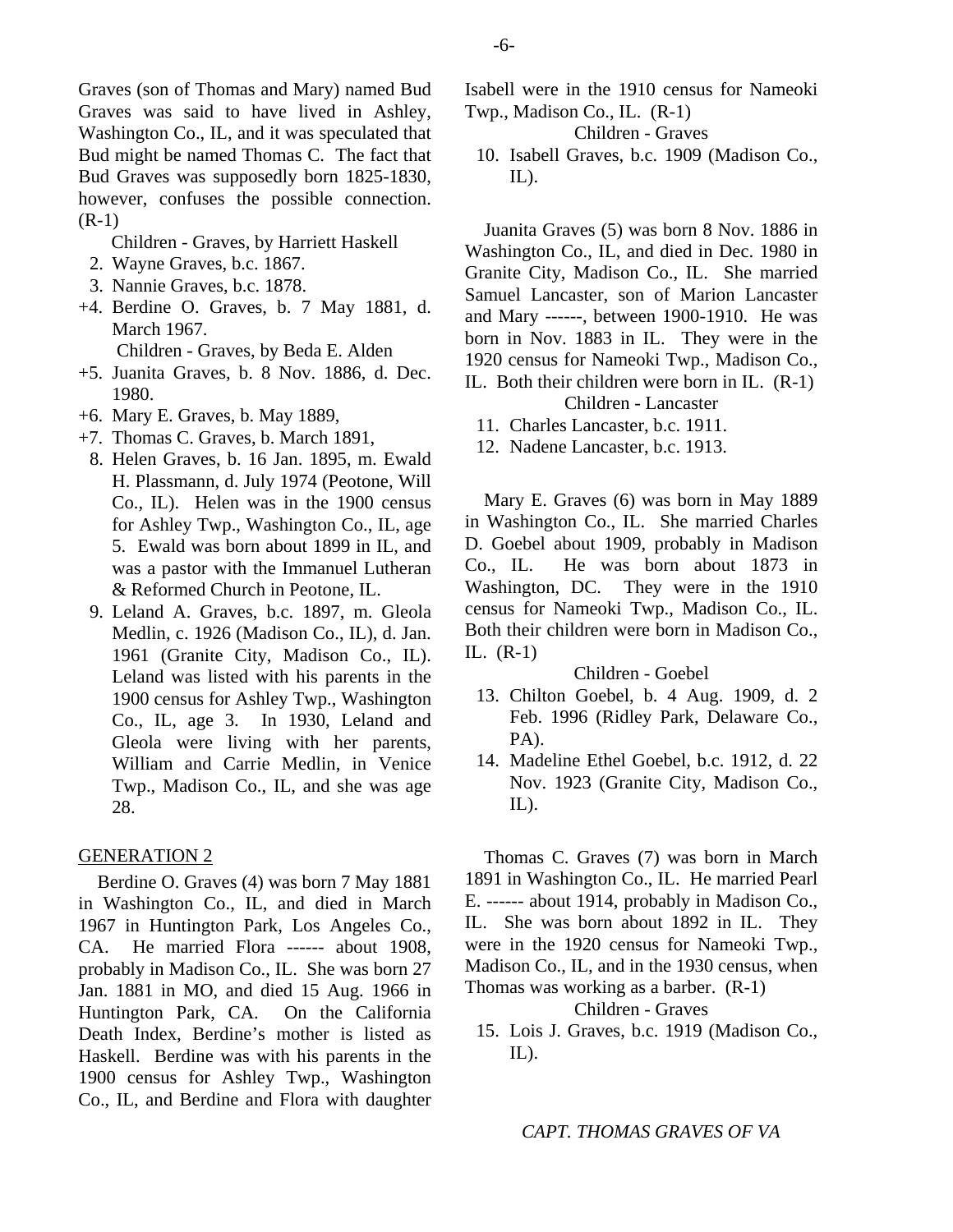William Graves who married Betsy Sweeney of VA & KY (previously genealogy 112) and John Graves, who married Margaret Stinnette and Delilah (Smith) Bailey of VA & KY (previously genealogy 589) have now been determined to be sons of WILLIAM GRAVES and Sarah Fisher, descended from Capt. Thomas Graves of VA. Additional information has also been found for Elizabeth Graves, daughter of William and Sarah. Also, the Graves DNA Study has proven that Thomas Sims Graves was not a son of William and Sarah, but the son was Thomas Graves who married Sarah Lawson. Several generations of the descendants of the descendants of William Graaves and Sarah Fisher are given in the following discussion. More complete information is on the Graves Family Association website. Additional information would be appreciated.

#### GENERATION 7

William Graves (632) was born about 1755 in Culpeper Co., VA, and died in 1833 at the old home place in Mackville, Washington Co., KY. It is possible that his full name was William Thomas Graves, but there is no proof of that. He married Sarah Fisher of Culpeper Co., VA, possibly on 22 Dec. 1790 (although there is some belief that that is the marriage date to a second wife).

It was previously believed that the son Thomas was Thomas Sims Graves, born 13 July 1794 in Culpeper Co., VA, died 6 May 1859 in Nelson Co., KY, who first married Harriet R. Gist and married second Mary E. Graves. Through DNA analysis, it has been conclusively proven that Thomas Sims Graves was not a descendant of Capt. Thomas Graves. (R-190, R-511, R-512)

Children - Graves

 1586. Ony Graves, b. 1770 or 1786, m. Adam Pierce, 6 Dec. 1798. Her name has also been given as Amy. Some researchers have incorrectly given her parents as William Graves and Nancy Buckler, descended from John Graves and Sarah Noble of MD & KY.

- 1587. Jean Graves, m. John Pierce, 6 Jan. 1811 (VA).
- +1588. John Graves, b. 19 Aug. 1775, m(1) Margaret Stinnette, 2 Feb. 1795, m(2) Delilah (Smith) Bailey, d. 9 Nov. 1838 (or 16 May 1839).
- +1589. William Graves, Jr., b.c. 1781, m. Elizabeth Sweeney, 4 Nov. 1805, d. 24 Dec. 1850.
- +1590. Elizabeth Graves, b.c. 1786 m. Jesse Peter, 6 Dec. 1814, d. 6 April 1842.
- +1591. Nancy Graves, b.c. 1788, m. Zachariah Lawson, 10 March 1806 (?).
- +1592. Thomas Graves, b. 15 Jan. 1790, m. Sarah Lawson, 22 Feb. 1811 or 1812, d. 1855.
- +1593. James Graves, b.c. 1793, m(1) Ruth Sherrell, 5 Feb. 1814, m(2) ------, d. 11 May 1865.
- +1594. Uriah Noah Graves, b.c. 1797, m(1) Elizabeth Peters, 23 Jan. 1815, m(2) Susan Anderson Freeman, m(3) Martha Daniels.
- +1595. Lewis Graves, b. 25 Oct. 1798, m. Sarah J. Milbourne, 6 Feb. 1822.
- +1596. Edward J. Graves, b.c. 1803, m(1) Lucinda Schooling, 7 Aug. 1823, m(2) Lydia Wisdom, 2 June 1835, d.c. July 1868.

#### GENERATION 8

John Graves (1588) was born 19 Aug. 1775, probably in VA, and died 16 May 1839 (or 9 Nov. 1838) in Washington Co., Ky. He first married Margaret Stinnette (or Baug) on 2 Feb. 1795 in Mercer Co., Ky. She was born in Aug. 1775 in Amherst Co., VA, and died 20 June 1836 in Washington Co., Ky. After Margaret died, John secondly married Delilah (Smith) Bailey. The children listed below were all named in the will of John Graves in Washington Co.

It was previously thought that this John Graves was a son of Leonard Graves of Mercer Co., KY, who first married Mariah Gordon and married second Sarah Brown, but that does not appear to be so. (R-224)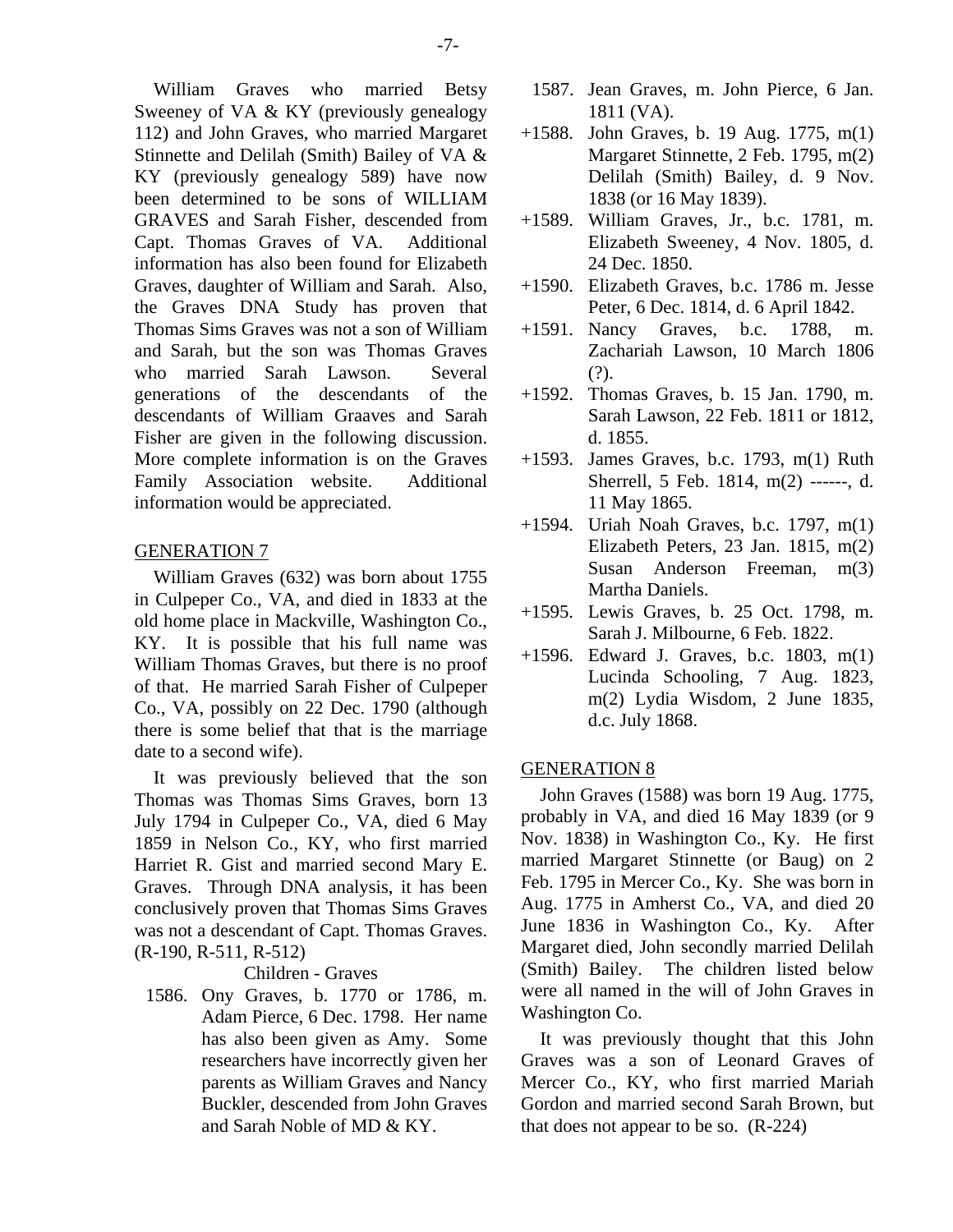Children - Graves, by Margaret Stinnette

- 3127. Milly Graves, m(1) Matthew Flournoy, 12 Oct. 1816 (Washington Co., KY), m(2) Seth Sevill.
- 3128. Nathan Graves, b.c. 1798, m. Peggy Hart, 12 Nov. 1817 (Washington Co., KY). He was in the 1850 census for Washington Co., KY, page 146, dwelling 225, listed as 52, born KY, farmer, with 1 female, Isbin (?) Graves, 27, b. KY.
- +3129. Matilda Graves, b. Nov. 1801, m. James Bailey III, 20 Oct. 1823, d. Oct. 1836.
- +3130. Hardin Graves, b.c. 1805, m. Rhoda Gabbert, 18 Sept. 1828.
- 3131. Johnson Graves, b.c. 1800-1810, m. Laviney ------. His will was dated 26 Jan. 1846, Mercer Co., KY. He was listed in the 1840 census for Washington Co., KY, age 30-40 (b. 1800-1810), with 1 male under 5, 1 male 5-10, 1 female under 5, 1 female 10-15, 1 female 15-20, and 1 female 20-30 (perhaps his wife). In 1840 he was living next to or near his uncles Uriah and William, and Zachariah Lawson who was probably the husband of his aunt Nancy.
- 3132. Nancy Graves, m. ------ Mayes.
- 3133. Mahala Graves, m. Charles Brady, 19 Dec. 1823 (Washington Co., KY).
- 3134. William Graves
- +3135. Felix Graves, b.c. 1814-1817, m. Mary ------.

William Graves, Jr. (1589) was born about 1781 in Washington Co., KY, and died 24 Dec. 1850 (or in 1852). He married Elizabeth ("Betsy") Sweeney, daughter of Moses Sweeney (b. 1734, d. 1813) and Elizabeth Johnson (d. 1832), on 4 Aug. 1805 in Lincoln Co., Ky. Moses Sweeney was the witness. Betsy was born about 1785 in Amherst Co., Va., and died in Washington Co., KY, probably 18 June 1843. In settlement of Elizabeth Sweeney's estate, a William Graves helped. William Graves also signed a receipt in settlement of Moses Sweeney's estate, 4 Feb. 1815, Lincoln Co., Ky.

According to *Lincoln Co. Marriages & .Tombstone Inscriptions*, by S. Dunn, 1780- 1850, Old Drake Cem.: William Graves, 30 Jan. 1768-14 Dec. 1852, a soldier under Anthony Wayne.

According to *Virginia Genealogist*, p. 120, Henry Co. Wills: Will of William Graves of Henry Co., dated 12 May 1790, To my son William Graves at his mother's death one Negro. Lists other children and is by William Graves, Sr. (R-225)

Children - Graves

- +3136. Manda Graves, b.c. 1810, m. Michael Yankey.
- +3137. Woodford Graves, b.c. 1811-15, m. Caroline Sweeney, d. before 1870.
- +3138. Marinda Elizabeth Graves, b.c. 1810- 1820, m. Milton Busby, d. before 1850.
- +3139. William Franklin Graves, b. March 1822 m. Amy C. Mayes.

Elizabeth Graves (1590) was born about 1786 in VA, died 6 April 1842 in Washington Co., KY, and was buried on White Hall Rd., Washington Co., KY. She married Jesse Peter (or Peters), son of William Peter and Frances ------, on 6 Dec. 1814 in Washington Co., KY. He was born 29 April 1770 in VA, died 14 Jan. 1848 in Washington Co., KY, and was buried on White Hall Rd., Washington Co., KY. He is said to have married second Milly Sweeny, and married third Nancy Graves, but that may not be correct. All their children were born in Washington Co., KY. (R-286)

Children - Peter

- 3140. Gideon Peter, b. 11 Feb. 1816, d. 12 Oct. 1837 (Washington Co., KY).
- +3141. Milly Sweeney Peter, b. 18 Dec. 1818, m. Joseph Turner, 25 Aug. 1836, d. 10 Dec. 1880.
	- 3142. Elisha Peter, b. 29 March 1820, d. 18 Jan. 1823.
- +3143. Hartford Peter, b. 31 Dec. 1822, m(1) Jane Ellen Cornish, Nov. 1851, m(2)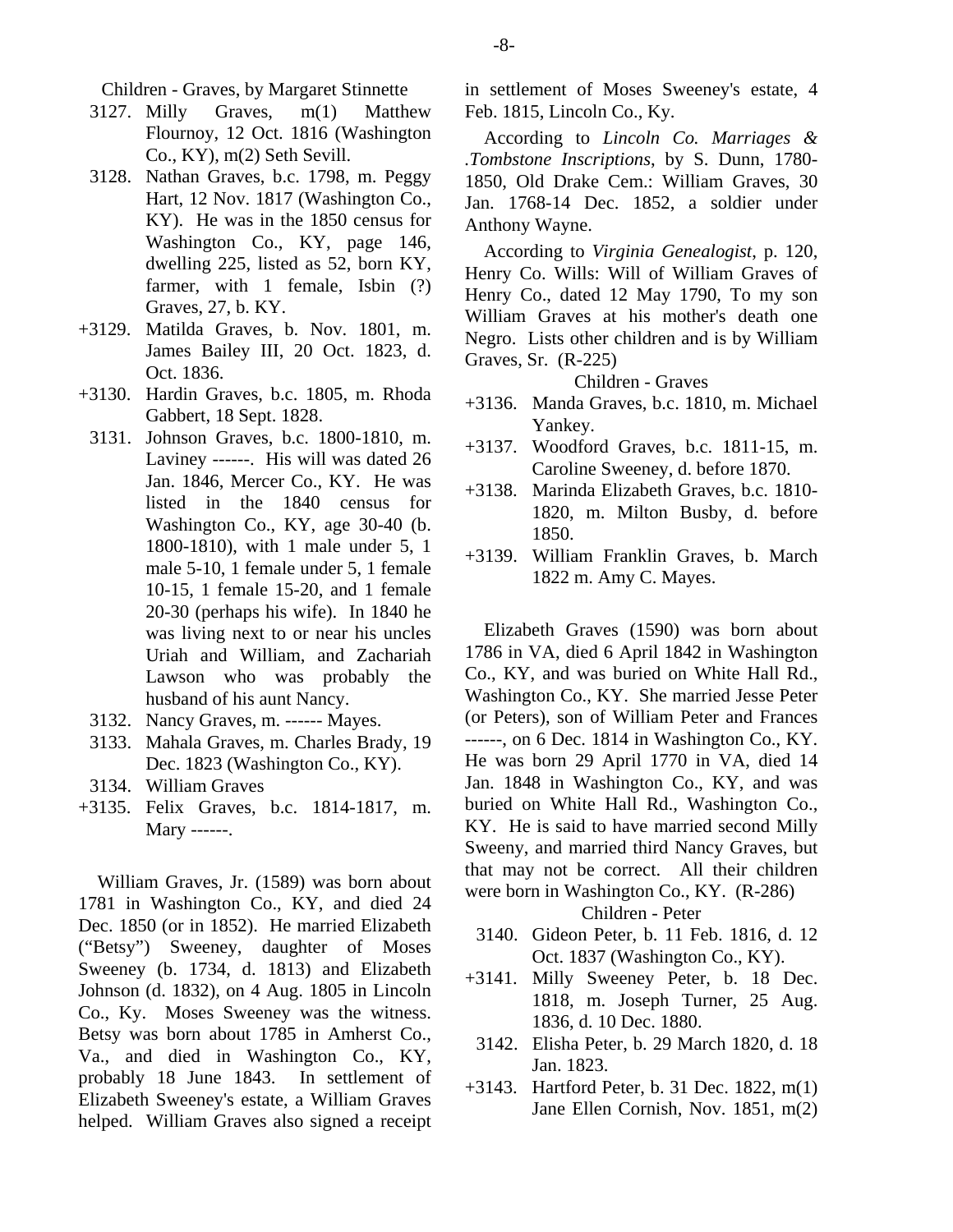Arena Shewmaker, 6 Oct. 1857, d. 5 April 1872.

- 3144. Cyrus Peter, b. 20 May 1823, d. 1844 (Castile River, Clinton Co., MO).
- +3145. Cynthia Ann Peter, b. 15 Jan. 1825, m. Brazzeal Parrott, 19 Jan. 1843, d. 9 Sept. 1895.
- 3146. Frances Peter, b. 10 Sept. 1830, d. 15 Feb. 1831 (Washington Co., KY).

Nancy Graves (1591) was born about 1788. She married Zachariah Lawson on 10 March 1806 (?). (R-286)

Children - Lawson

+3147. Eliza Lawson, b.c. 1815, m. Thomas Hall, 8 Oct. 1836.

Thomas Graves (1592) was born 15 Jan. 1790 at a fort at the forks of the Kentucky River in KY, and died in 1855. He married Sarah ("Sally") Lawson on 22 Feb. 1811 or 1812. She was born about 1790 in KY. They were in the 1850 census for Washington Co., KY, page 143, dwelling 179, with children Jackson, Susannah and Caroline still living with their parents. (R-286)

#### Children - Graves

- 3148. Andrew Jackson Graves, b.c. 1815- 1817 (VA or KY), m. Jestine ------. She was b.c. 1827 in KY. There is not absolute proof that this is the son of Thomas and Sarah, but the census records make it look very likely. He was in the 1850 census as Jackson Graves, with his parents, and in the 1880 census as Andrew J. Graves, age 63, farmer, with his wife and no children.
- 3149. Susannah Graves, b.c. 1819 (VA).
- +3150. Caroline Graves, b.c. 1826, m. William Smith Christerson.

James Graves (1593) was born about 1793 in Washington Co., KY, and died 11 May 1865. He first married Ruth (or Rutha) Sherrell on 5 Feb. 1814. She was born about 1796 in KY. He married second ------. James and Rutha were in the 1850 census for Washington Co., KY, page 220, dwelling 1233, with children Otis and Orrill listed, both born in KY. James was a farmer.

Children - Graves

- 3151. Otis Graves, b.c. 1830. He was a blacksmith.
- 3152. Orrill Graves, b.c. 1832. He was a farmer.

Uriah Noah Graves (1594) was born about 1797 in Washington Co., KY, and was buried in MO. He first married Elizabeth Peters on 23 Jan. 1815 in Washington Co., KY. She was born about 1800 and died before 1842. He secondly married Susan Anderson Freeman. His third marriage was to Martha W. Daniels. She was born about 1812 in KY. All his children were probably born in Washington Co., KY. Uriah with wife Martha was in the 1850 census for Washington Co., KY, page 142, dwelling 176. He was a farmer. (R-190)

Children - Graves, by Elizabeth Peters

- +3153. Samuel Graves, b.c. 1815, m. Ann Montgomery, 29 June 1843, d. 18 Nov. 1875.
- 3154. Uriah Noah Graves, b.c. 1820, m(1) Nancy Ann Goode, 11 Nov. 1855, m(2) Elizabeth A. Martin, d. 1880-87.
- +3155. Francis Marion Graves, b.c. 1824, m. Margaret Ann Pickeral, 10-11 Oct. 1860, d. 17 Jan. 1893.
	- 3156. Mary Ann Graves, b. 26 April 1825, m. Samuel Martin, 18 April 1845, d. 29 Jan. 1899.
- 3157. Martha (or Sarah) Graves, b.c. 1830. She was listed as Martha, age 21 in the 1850 census.
- Children Graves, probably by Martha W. Daniels
- 3158. Melvin Graves, b.c. 1845.
- 3159. James K. P. Graves, b.c. 1846.
- 3160. George M. D. Graves, b.c. 1846.

Lewis Graves (1595) was born 25 Oct. 1798 in Ky. He married Sarah J. Milbourne on 6 Feb. 1822. He was a carpenter. All their children were born in Ky. (R-189)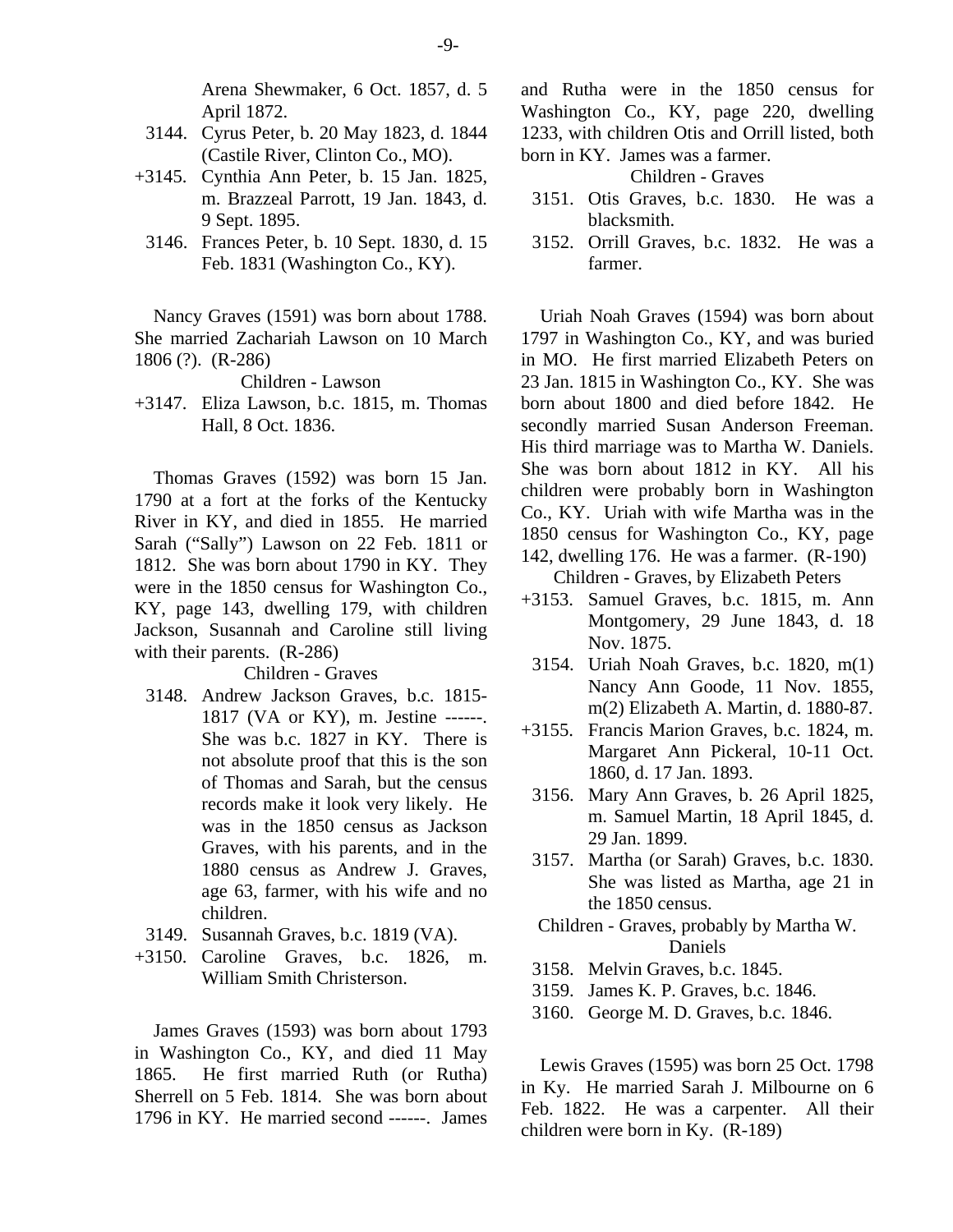Children - Graves

- 3161. Nancy G. Graves, b. 15 March 1823.
- 3162. R. H. Graves, b. 30 May 1825.
- 3163. John W. Graves, b. 3 May 1827.
- 3164. William H. Graves, b. 8 Dec. 1828.
- +3165. James T. Graves, b. 18 Jan. 1836, m. Eleanor Elizabeth Black, 1 July 1858, d. 24 April 1902.

Edward J. Graves (1596) was born about 1801 or 1803 in Washington Co., KY, and died about July 1868 in Boone Co., MO. He first married Lucinda ("Lucy") Schooling (or Schollney) on 7 Aug. 1823. She died 1833- 1835. He secondly married Lydia Wisdom, daughter of Thomas Wisdom and Luranna Barnes, on 2 June 1835 in Boone Co., MO. She was born 12 Oct. 1812 in KY, and died 3 March 1902 in Boone Co., MO. All children by his first marriage were born in Washington Co., KY, and those by the second marriage were born in MO, probably Boone Co. Edward and Lydia were in the 1850 census for Boone Co., MO, household 180, with son John from his first marriage and all the children of his second marriage. (R-248)

Children - Graves, by Lucinda Schooling

- +3166. Simeon Schooling Graves, b. 17 May 1824, m. Lucy Ann Barnes, 6 Oct. 1842, d. 8 Jan. 1894.
- +3167. Joseph W. Graves, b. 22 Jan. 1826, m. Susan Amilda Hendon, 18 Nov. 1852, d. 1864.
- +3168. Susanna E. Graves, b. 10 Nov. 1830, m. Robert B. Seymour, 22 March 1849, d. 19 Nov. 1901.
- +3169. John Thomas Graves, b. 10 Jan. 1833, m. Lucy A. ------, d. 13 July 1874. Children - Graves, by Lydia Wisdom
- +3170. James F. Graves, b. 19 March 1836, m. Ann Woods, 24 Feb. 1859, d. 3 Nov. 1875.
- +3171. Nancy J. Graves, b.c. 1838, m(1) James Naylor. m(2) John P. Naylor.
- +3172. Pollard W. Graves, b.c. 1840, m. Helen M. Cochran, 2 Jan. 1865.
- +3173. Lucy E. Graves, b.c. 1842, m. Eli G. Rowland, 11 Feb. 1858.
- +3174. Sarah C. Graves, b.c. 1844, m. Benjamin F. Davis, 24 Dec. 1866.
	- 3175. Lura Anna Graves, b.c. 1847. She was listed as Lousany or Lourany in the 1850 census.

GENERATION 9

## CHILDREN OF JOHN GRAVES (1588) AND MARGARET STINNETTE

Matilda Graves (3129) was born 3 Nov. 1801 in Mercer Co., Ky., and died in Oct. 1836 in Washington Co., Ky. She married James Bailey III, son of James Bailey II and Rebecca (----) Brady, on 20 Oct. 1823 in Washington Co., Ky. He was born in 1790 in Ky., and died 27 April 1873 in Washington Co., Ky., according to his tombstone. (R-224) Children - Bailey

+5843. Margaret Bailey, b. 1829, m. Jourdan Hale McIntire, 11 Nov. 1845, d. 16 Sept. 1870.

Hardin Graves (3130) was born about 1805 in KY. He married Rhoda Gabbert on 18 Sept. 1828 in Mercer Co., KY. She was born about 1810 in KY. They were in the 1850 census for Washington Co., KY, page 142, dwelling 174. He was a farmer. All his children were born in KY.

## Children - Graves

- 5844. Madison Graves, b.c. 1832.
- 5845. Malvina Graves, b.c. 1834.
- 5846. Margaret Graves, b.c. 1836.
- 5847. Rhoda Graves, b.c. 1840.
- 5848. Pamela Graves, b.c. 1842.
- 5849. Eliza J. Graves, b.c. 1844.
- 5850. Henry C. Graves, b.c. 1846.
- 5851. Jane F. Graves, b.c. 1848.

Felix Graves (3135) was born about 1814 or 1817 in KY. He married Mary ------. She was born about 1815 in KY or MD. They were in the 1850 census for Washington Co., KY, page 143, dwelling 188, and in the 1880 census for Mackville, Washington Co., KY, page 372C. In the 1880 census, Mary is listed as 67, born in MD, with both her parents born in MD, and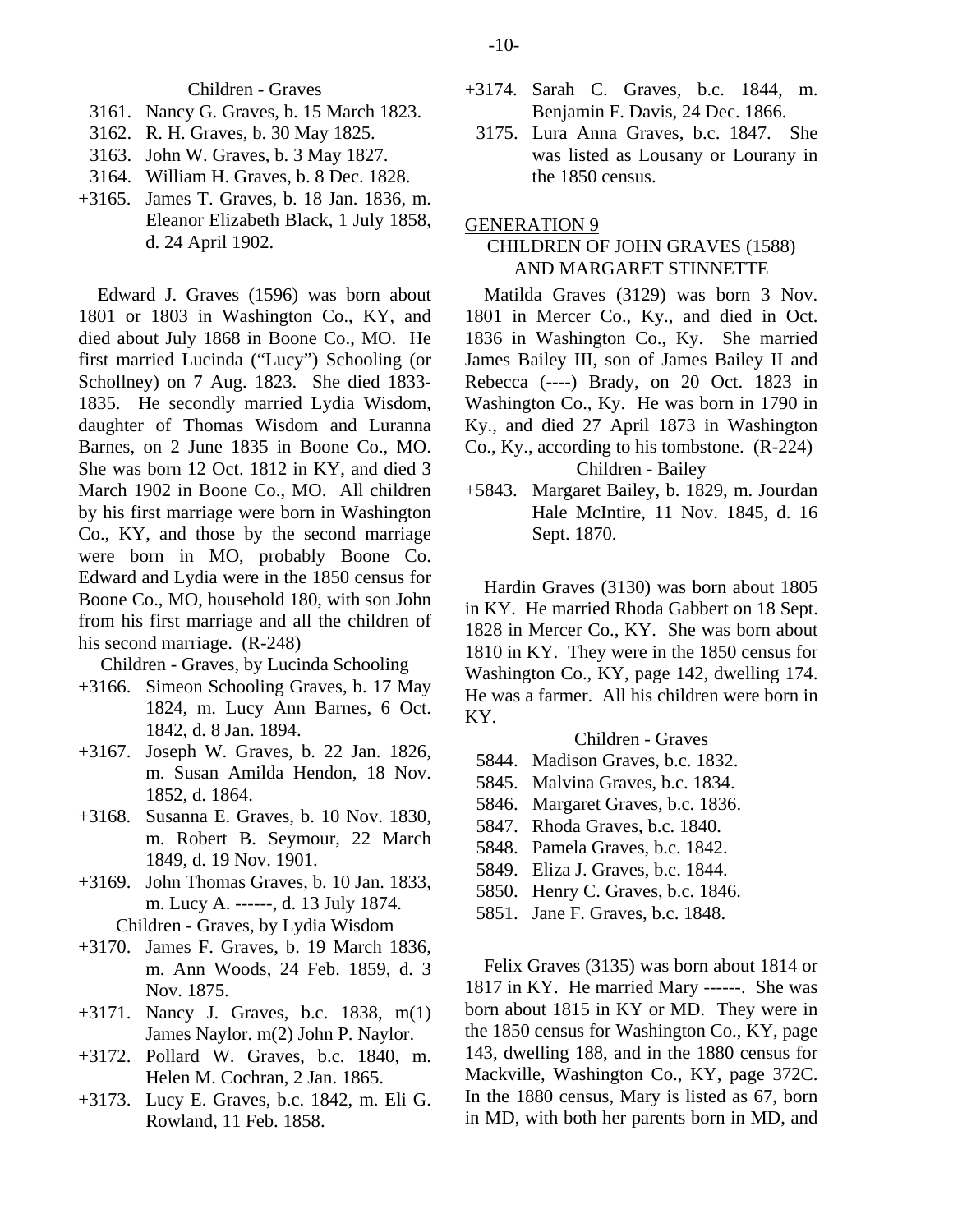Felix, 66, and all the children were listed as born in KY, with both his parents born in VA. The 1850 census listed everyone born in KY, with Felix age 33 and Mary age 35. The 1880 census also listed granddaughter Mary E. Pike. Children - Graves

5852. John Graves, b.c. 1842.

- 5853. Sarah J. Graves, b.c. 1844.
- 5854. Margaret Graves, b.c. 1849.
- 5855. Marietta Graves, b.c. 1853.
- 5856. Woodford Graves, b.c. 1856, m. Catherine ------.

## CHILDREN OF WILLIAM GRAVES (1589) AND ELIZABETH SWEENEY

Manda (probably Amanda) Graves (3136) was born about 1810 in KY, and died in Washington Co., KY. She married Michael ("Mike") Yankey. He was born about 1804 in VA. Her name may have been Sydney, perhaps as a middle name, perhaps making her full name Amanda Sydney Graves. The 1850 census for Washington Co., KY, page 142, dwelling 173, listed Michael Yankey, 46, with Sydney, 40, and 9 children, all born in KY. He was a farmer.

#### Children - Yankey

- 5857. Martha J. Yankey, b.c. 1831.
- 5858. John F. Yankey, b.c. 1832.
- 5859. Marinda C. Yankey, b.c. 1835.
- 5860. James F. Yankey, b.c. 1836.
- +5861. Woodford Yankey, b.c. 1838, m. Bettie ------.
	- 5862. David Yankey, b.c. 1840.
	- 5863. Henry C. Yankey, b.c. 1845.
	- 5864. Malissa (?) Yankey, b.c. 1847.
	- 5865. Nelly (?) Yankey, b.c. 1850.

Woodford Graves (3137) was born about 1811-15 in Washington Co., KY, and died about 1866 in Macoupin Co., IL. He was not shown in the 1870 census, and his widow mentioned in a letter in 1871 that he was dead. He married Caroline ("Carrie") Sweeney, daughter of Job Sweeney (b. 1778, d. 1871) and his second wife Sarah ("Sally") Edwards. She was born about 1819-22 in Casey Co., KY, and died in 1895 in Macoupin Co., IL.

They were both buried in Macoupin Co., IL. Woodford and Caroline were listed in the 1850 census for Casey Co., KY, with Betsey Edwards, age 16. The 1870 census for Macoupin Co., IL listed Carrie, 48, and her three children, all born in KY, probably in Casey Co. (R-225, R-286)

Children - Graves

- 5866. Clary Clementine Graves, b. 29 Oct. 1852.
- 5867. Joshua Graves, b.c. 1855.
- 5868. Laura Graves, b.c. 1858, d. 1890 (Macoupin Co., IL).

Marinda Elizabeth Graves (3138), probably called Elizabeth or "Lizzie", was born about 1810-1820 and apparently died after 1840 and before 1850 (since a female, age 20-30, was in the household of Milton Busby in the 1840 census, but no wife was listed with him in 1850). She married Milton Busby. Their marriage date is noted in the Casey Co., KY marriage records. He was born about 1800- 1810 in VA. The family is in the 1840 census for Washington Co., KY, page 112, and in the 1850 census for Mercer Co., KY, page 346, household 859. Also living in the household in 1850 were Matilda Banks, 30, sister of Milton, Margaret Banks, 9, daughter of Matilda, and Edward Busby, 28, "deaf and dumb", Milton's brother. Matilda's husband, Martin W. Banks, had died before 1850 and evidently she had put herself and her daughter under Milton's care and protection. All household members in 1850 were born in KY, except for Milton born in VA.

There is a record of a land transfer in Washington Co. between Milton and a Thomas and Sarah Graves (apparently Lizzie's uncle) for 24¾ acres of land located on Glen's Creek, dated April 3, 1845. This land transfer might have had something to do with the death of Lizzie, and perhaps this was her share of an estate settlement. 1845 would have been about when her next child would have been expected, and perhaps she died in childbirth at that time, although there is evidence that she had a child born in March 1846.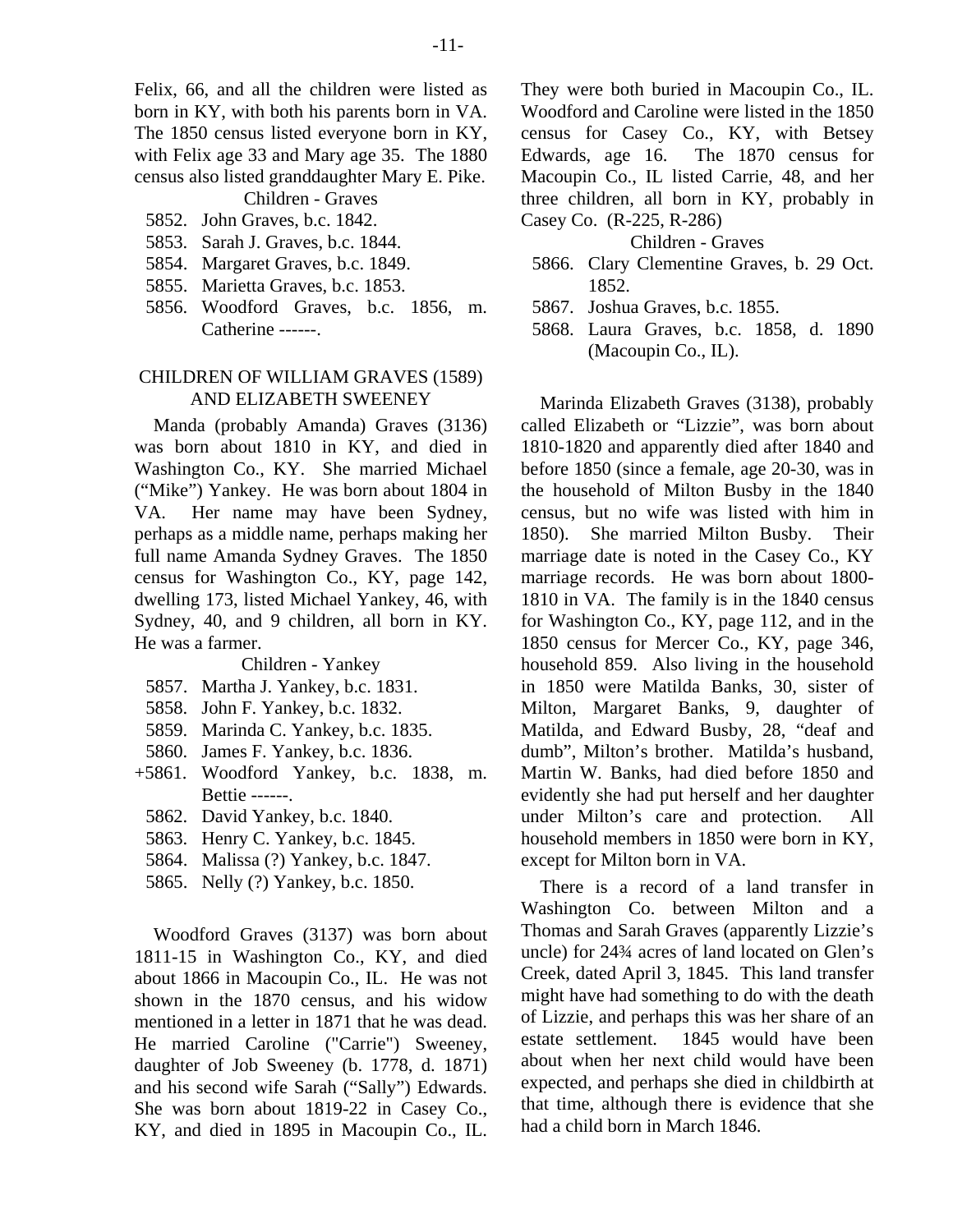While living in Washington Co., KY, Milton served in the Kentucky Legislature, 1841-1842. According to R-78, Milton and his family migrated to the Cotton Gin Community located in Freestone Co., TX in the fall of 1851. He served in the  $6<sup>th</sup>$  Texas Legislature in 1855-1856. A special census, "Enumeration of Free White Population between the ages of 6 and 16 years of age in Freestone County, Texas, 1855", shows Milton living in District 3 with his 3 children, all between the ages of 6 and 16. No spouse is shown. Also shown in the next household is William W. Groover, his two children, John and Sarah Groover and Margaret Banks, the same Margaret Banks found in the 1850 Mercer Co., KY census. After her arrival in Texas, Margaret's mother, Matilda, had married for the second time in 1853 to William W. Groover. Matilda was not shown on this special census as only the heads of household were listed. Some reports state that Milton's wife died in the 1860's in Texas. This seems unlikely, since Marinda is not shown on the 1850 Mercer Co., KY census. The only other likely possibility would be if Milton married again after moving to Texas, but no records have been found to indicate this. Milton is said to have died and been buried in Freestone Co., TX. (R-42)

#### Children - Busby

- 5869. Elizabeth Busby, b.c. 1839.
- 5870. Melissa Busby, b.c. 1841.
- 5871. David Busby, b.c. 1843.
- 5872. Tilford Busby, b. March 1846, d. June 1847.

William Franklin Graves (3139), called Franklin and listed that way in census records, was born about 1822 in KY, and died in Washington Co., KY. He married Amy C. Mayes. She was born 20 Aug. 1820 in KY. They were in the 1850 census for Washington Co., KY, page 142, dwelling 175. He was a farmer, all children were born in KY, and his father William was living with them (listed as age 69, b. VA). He was in the 1880 census for Mackville, Washington Co., KY, page 370D,

with no wife (probably had died) and children William and Rhoda, and daughter-in-law Mary E. (R-286)

## Children - Graves

- +5873. Sarah Elizabeth Graves, b.c. 1846, m. James F. Lowe.
- 5874. Nancy A. Graves, b.c. 1848.
- +5875. Woodford Graves, b.c. 1850, m. Quincy Elizabeth May, d. 29 Dec. 1921.
	- 5876. James Graves, b. and d. 12 April 1852 (Washington Co., KY).
	- 5877. John William Graves, b.c. 1855, m. Mary Ellen Bottom. She was b.c. 1860 in KY. He was listed as William Graves in the 1880 census.
	- 5878. Rhoda Dee Graves, b.c. 1857, m. Charles Bosley Pope.
	- 5879. Margaret F. Graves, m. John Elliott.

## CHILDREN OF ELIZABETH GRAVES (1590) AND JESSE PETER

Milly Sweeney Peter (3141) was born 18 Dec. 1919 in Washington Co., KY, and died 10 Dec. 1880 in Mackville, Washington Co., KY. She married Joseph Turner, son of Caleb Turner and Sarah Colvin, on 25 Aug. 1836 in Mackville, KY. He was born 22 Jan. 1809, and died 6 April 1865 in Mackville, Washington Co., KY. They were both buried in White Hall Rd., Washington Co., KY. (R-286)

## Children - Turner

- 5880. Mary Sweeney Turner, b. 22 March 1838.
- 5881. Lavinia Turner, b. 29 April 1840, d. 3 March 1842.
- 5882. child, b. 16 Sept. 1841, d. 14 Feb. 1842.
- 5883. James H. Turner, b. 30 Nov. 1842, d. 18 Dec. 1845.
- +5884. Sarah E. Turner, b. 19 Jan. 1845, m. Clayton Phillips, 19 April 1870.
- 5885. Quintilla Turner, b. 22 Dec., d. 7 Nov. 1917.
- +5886. Hartford Turner, b. 17 Oct. 1850, m. Millie Flemming, 3 June 1886, d. 3 May 1921.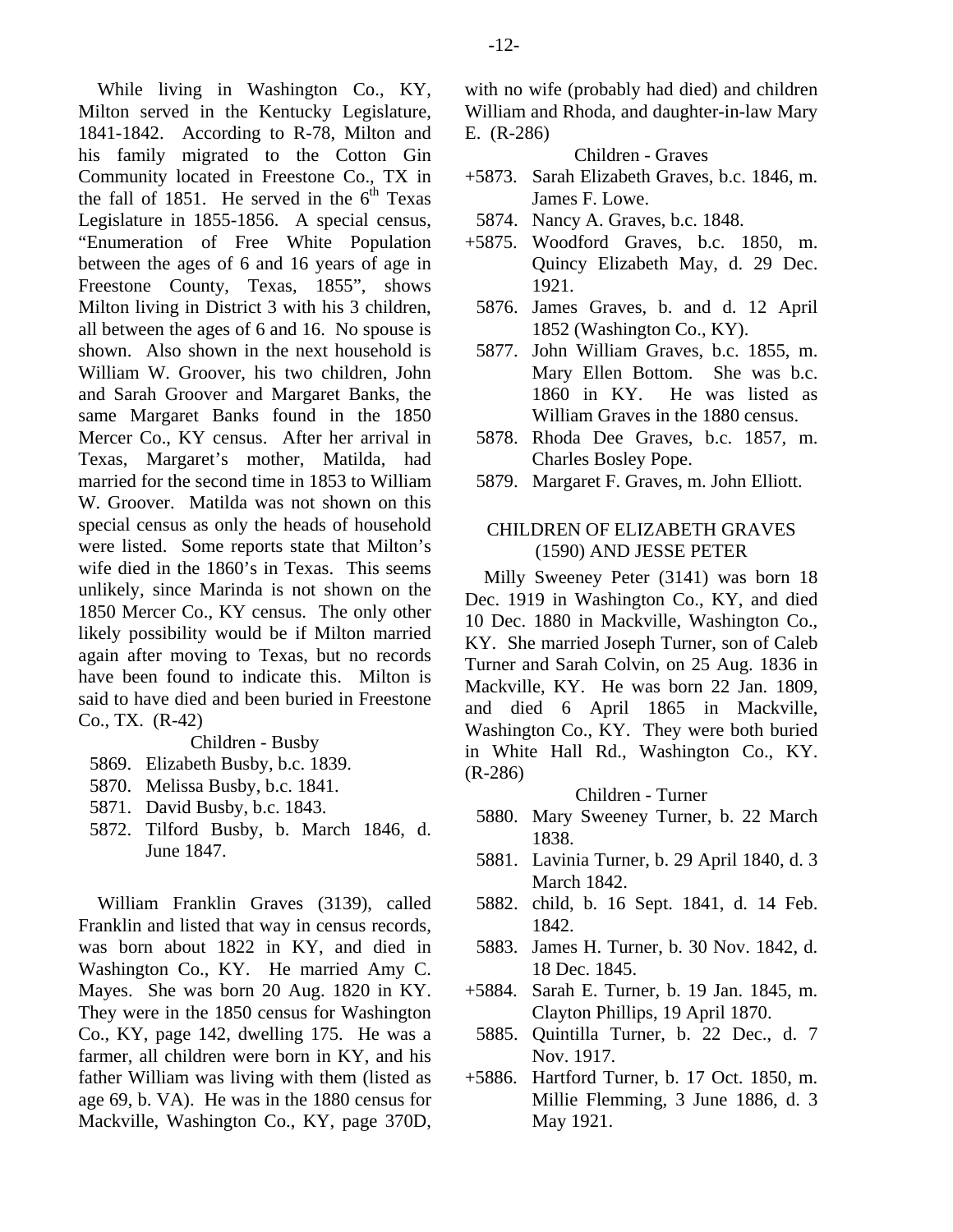- 5887. Leonidis Turner, b. 27 Oct. 1852, m. Sue Foster, d. 1909. She was b. 1861 and d. 1948.
- 5888. Millie Ann Turner, b. 30 Aug. 1862, d. 14 Jan. 1936.
- 5889. Frank Ulysess Turner, b. 24 Jan. 1864, m. Lula Richerson, 28 Sept. 1899, d. 15 May 1924. She was b. 23 Nov. 1871 and d. 10 Jan. 1958.
- 5890. Frank Debaun Turner, b. 10 May 1869.

Hartford Peter (3143) was born 31 Dec. 1822, died 5 April 1872 in Mackville, and was buried in Mackville, all in Washington Co., KY. He first married Jane Ellen Cornish, daughter of Col. Ludwell C. Cornish and Mary ------, in Nov. 1851 in Cornishville, Mercer Co., KY. She was born about 1833 in Mercer Co., KY, died 14 Sept. 1853, and was buried in Cornishville, Mercer Co., KY. He married second Arena Shewmaker, daughter of Uriah Shewmaker and Nancy Turner, on 6 Oct. 1857 in Washington Co., KY. She was born 5 Feb. 1835, died 1 Oct. 1902 in Mackville, and was buried 3 Oct. 1902 in Mackville, all in Washington Co., KY. Hartford's first 2 children were born in Cornishville, Mercer Co., KY, and the last one in Mackville, Washington Co., KY. (R-286)

Children - Peter, by Jane E. Cornish

- +5891. Ludwell Carter Peter, b. 22 Nov. 1852, m. Ann Mariah Brown, 9 Nov. 1876.
	- 5892. Jesse S. Peter, b. 11 July 1853, d. 15 Sept. 1853.

Children - Peter, by Arena Shewmaker

- 5893. Sarah Elizabeth Peter, b. 28 June 1858, m. John Sweeney Yankey, 20 Sept. 1878 (Washington Co., KY). He was son of Andrew George Yankey and Nancy Jane Sweeney.
- +5894. John Bell Peter, b. 30 Sept. 1860, m. Mary E. Isham, d. 26 Oct. 1946.
- +5895. Frank Calvin Peter, b. 10 Jan. 1863, m. Mary Naomi Redding, 10 Nov. 1886, d. 12 April 1888.

Cynthia Ann Peter (3145) was born 15 Jan. 1825 in KY, and died 9 Sept. 1895. She married Brazzeal (or Braziel) Parrott (or Parrett) on 19 Jan. 1843 in Washington Co., KY. He was born 19 June 1818 in KY, and died 8 Feb. 1896. They were in the 1880 census for Mackville, Washington Co., KY, page 376C, with him listed as Braziel Parrett, age 64, farmer, all children born in KY. There were probably more children than those listed below. (R-286)

- Children Parrott
- 5896. John Parrott, b.c. 1843.
- 5897. Richard Parrott, b.c. 1852.
- 5898. Robert Parrott, b.c. 1862.

5899. Jesse Parrott, b.c. 1865.

5900. Milla Ann Parrott, b.c. 1867.

Eliza Lawson (3147) was born about 1815 in KY. She married Thomas Hall, son of Henry Carter Hall and Mary Wilkerson, on 8 Oct. 1836 in Washington Co., KY. He was born about 1816 in Washington Co., KY, and probably died before 1880, since he was not shown with his family in that census. They were in the 1880 census for Mackville, Washington Co., KY, page 362D. There were probably more children than the two listed below.

Children - Hall

- 5901. Catherine Hall, b.c. 1837.
- 5902. Sallie Hall, b.c. 1853.

Caroline Graves (3150) was born about 1826. She married William Smith Christerson. (R-286)

#### Children - Christerson

+5903. Sarah L. Christerson, m. Henry M. Russell.

Samuel Graves (3153) was born about 1815 in KY, and died 18 Nov. 1875. He married Ann Montgomery on 29 June 1843. She was born about 1825 in KY. They were in the 1850 census for Washington Co., KY, page 143, dwelling 177, with all their children born in KY. He was a farmer.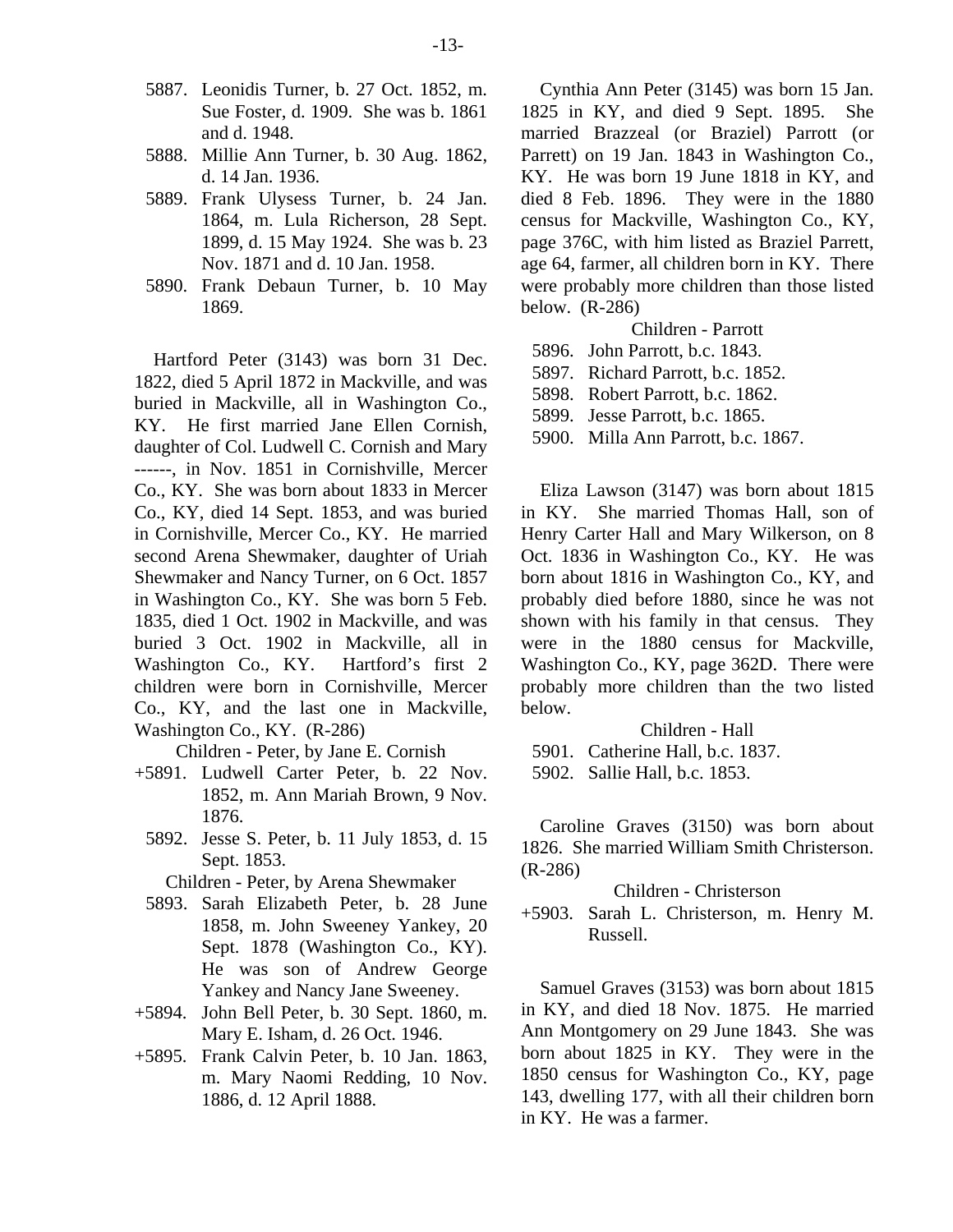Children - Graves

- 5904. Irene (?) Graves, b.c. 1845.
- 5905. George Graves, b.c. 1847.
- 5906. Lydia Graves, b.c. 1849.

Francis Marion Graves (3155) was born about 1824 in Louisville, KY, and died 17 Jan. 1893 in Fullerton, Nance Co., NE. He married Margaret Ann Pickeral, daughter of Benjamin Pickeral and Sarah Pierce, on 10 or 11 Oct. 1860 in Marysville, Nodaway Co., MO. She was born 8 Jan. 1844 in Buchanan Co., MO, and died 6 March 1928 in Fullerton, NE. She secondly married Jess Myers. The first 9 children listed below were born in Nodaway Co., MO. (R-190)

Children - Graves

- 5907. Ruann Graves, b.c. 1862, m. Elesha Willima or Larsh Williams.
- 5908. Alfred W. Graves, b. 30 March 1863- 4, never married, d. 6 Sept. 1939.
- 5909. Sarah Elizabeth Graves, b. 22 March 1864-6, m(1) Theodore Grooms, m(2) John Franklin Varner, m(3) Jess Adams, d. 22 April 1957.
- 5910. Mary F. Graves, b. Oct. 1869, m. William F. Tibbetts.
- 5911. Benjamin F. Graves, b. 10 Oct. 1870, m. Sarah F. Rhodes, 9 Nov. 1893, d. 26 Oct. 1959.
- 5912. Amanda Jane Graves, b. 18 Aug. 1872-3, m. Charles York, d. 1902.
- 5913. Emily Alverda Graves, b. 29 April 1873-5, m(1) Phillip Martin, m(2) Myron Milton Irwin, d. 25 Oct. 1959.
- 5914. Luther Mitchell Graves, b. 12 Nov. 1876 (Elmo, Nodaway Co., MO), m. Cora Alice hunt, 31 Dec. 1899, d. 12 Oct. 1959.
- 5915. Laura May Graves, b. 7 Sept. 1878, m. George Pickeral (1st cousin), 24 Nov. 1893, d. 12 April 1946.
- 5916. Katie Janette Graves, b. 8 Jan. 1884 (Blanchard, Page Co., IA), m. James David, 1 March 1904, d. 14 Feb. 1905.
- 5917. Frank F. Graves (female)

James T. Graves (3165) was born 18 Jan. 1836 in Mt. Pleasant Twp., P.O. Butler, Mo., died 24 April 1902 in Mo., and was buried in Butler, Mo. He claimed to be the first white child born in that place. He married Eleanor Elizabeth Black, daughter of Isaac Black and Elizabeth ------, on 1 July 1858 in Ill. She was born 12 July 1841 in Ill., died 29 March 1902 in Mo., and was buried in Butler, Mo. The parents and family of Eleanor Elizabeth Black seem to be listed in the 1870 census, Fulton Co., Ill., Liverpool Twp., household 130-132, p. 17. (R-189)

#### Children - Graves

- 5918. Robert Lewis Graves, b. 2 July 1859 (Ky.), never married, d. 29 Nov. 1940 (Butler, Mo.).
- 5919. Mary Nancy Graves, b. 27 Jan. 1863 (Ill.), m. Hamilton Herrell.
- 5920. Zelda Ann Graves, b. 31 Aug. 1865 (Ill.), m. John Voris.
- +5921. John William Graves, b. 29 Oct. 1868, m. Harriet Permelia Gordinier, 16 April 1893, d. 4 July 1946.
	- 5922. James Mark Graves, b. 22 Dec. 1871 (Mo.), m(1) Katherine Caruthers, m(2) Edna Kroff, d. 6 Dec. 1966.
	- 5923. Kate Graves, b. 30 Nov. 1874 (Mo.), m. Charles Pollock.
	- 5924. Jenna Douglas Graves, b. 16 April 1878 (Mo.), m. Robert L. MacDonald.

## CHILDREN OF EDWARD J. GRAVES (1596)

Simeon Schooling Graves (3166) was born 17 May 1824 in Washington Co., KY, and died 8 Jan. 1894 in Boone Co., MO. He married Lucy Ann Barnes on 6 Oct. 1842 in Boone Co., MO. She was born 17 March 1824 in KY, and died 26 April 1901 in Boone Co., MO. They were both buried at Union Church, Cumberland Presbyterian, Riggs, Bourbon Twp., Boone Co., MO. They were in the 1880 census for Bourbon, Boone Co., MO, page 21B. They were in the 1860 census for Bourbon, Boone Co., KY. The 1860 census showed all their children born in KY, but the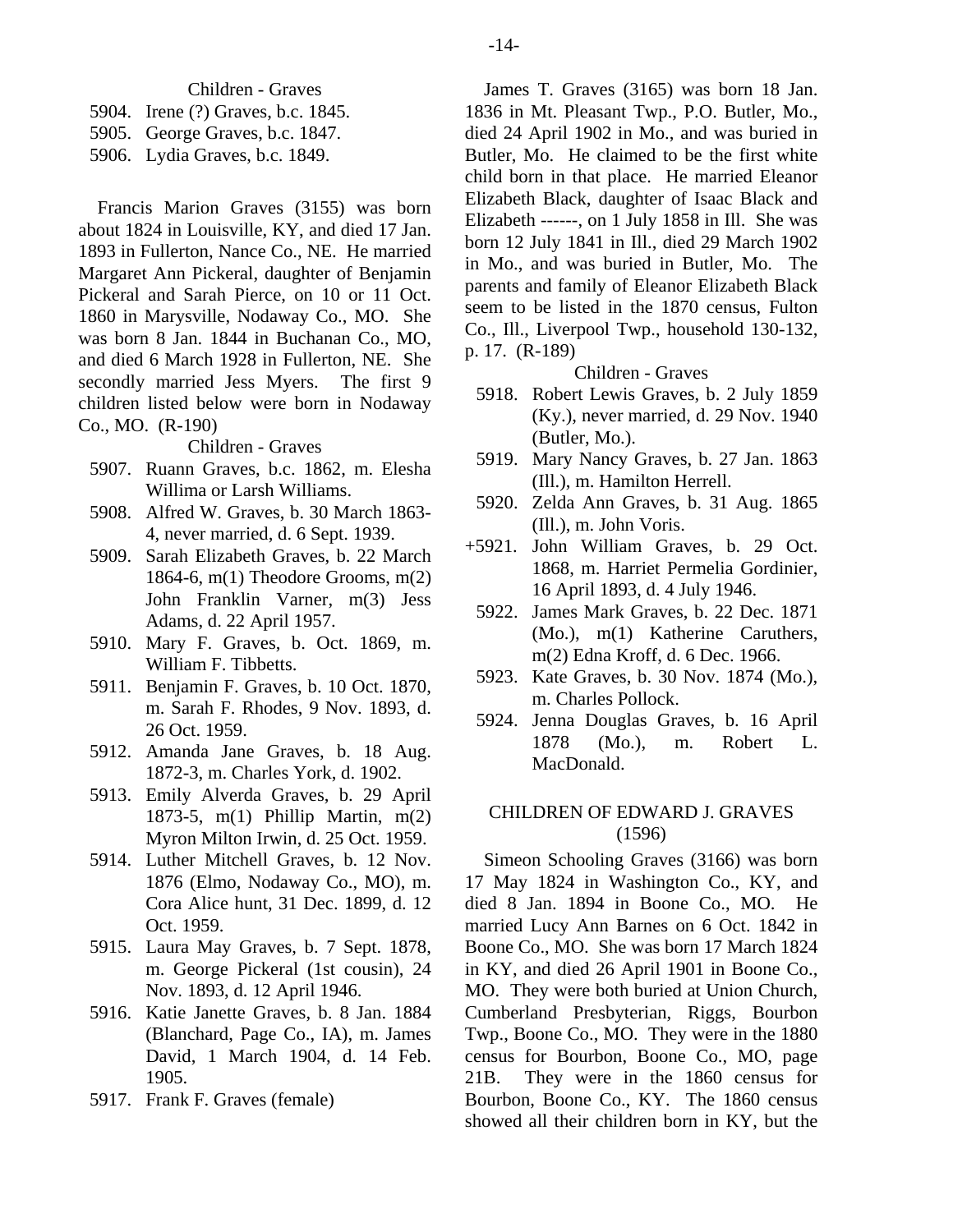1880 census showed MO. In 1860, the families of James S. Barnes (age 32, probable brother of Lucy) and John W. and Nancy Barnes (both age 50, probable parents of Lucy) were living next door to Simeon. (R-346)

#### Children - Graves

- +5925. Edward H. Graves, b.c. 1850, m. Amelia ------.
- 5926. Briesley (or Brinsley) C. Graves, b.c. 1852-1853. He was a physician.
- +5927. Cleopatra Graves, b.c. 1854, m. Thomas Andrew Kincannon, 23 June 1874, d. 24 Sept. 1930.
- 5928. Henrietta Graves, b.c.1856.
- +5929. Laura Graves, b. 10 July 1857, m. John B. Arnold, 11 Feb. 1886, d. 12 Nov. 1889.
	- 5930. James P. Graves, b.c. 1861.
	- 5931. Guy H. Graves, b.c. 1863.
	- 5932. Robert E. L. Graves, b.c. 1868.

Joseph W. Graves (3167) was born 22 Jan. 1826 in Washington Co., KY, and died in 1864. He married Susan Amilda (or Armilda) Herndon (or Hendon) on 18 Nov. 1852 in Boone Co., MO. She was born about 1831 in KY. Susan and her children Nancy and Green were living in the household of her daughter and son-in-law, Lucinda and Jerrie Schooling, in the 1880 census for Perche, Boone Co., MO, page 219A. Susan was listed as S. Amilda Graves in the census. (R-333)

Children - Graves

- 5933. Elizabeth Nancy Graves, b.c. 1852.
- +5934. C. Lucinda Graves, b.c. 1855, m. W. Jerrie Schooling.
- 5935. Green (or  $Quin<sup>1</sup>$  $Quin<sup>1</sup>$  $Quin<sup>1</sup>$ ) Graves, b.c. 1861.

Susanna E. (or Susan A.) Graves (3168) was born 10 Nov. 1830 in Washington Co., KY, and died 19 Nov. 1901 in Boone Co., MO. She married Robert B. Seymour on 22 March

1849 in Boone Co., MO. He was born 20 Sept. 1825 in VA, and died 25 Nov. 1904. They were both buried at Union Cumberland Presbyterian Church, Riggs, Boone Co., MO. They were in the 1860 census for Bourbon, Boone Co., MO, page 87, and in the 1880 census for Bourbon, Boone Co., MO, page 16D. All their children were born in MO. (R-333)

#### Children - Seymour

- +5936. James P. Seymour, b. 3 Feb. 1850, m. Minerva A. ------, 29 Aug. 1871.
- 5937. Franklin Seymour, b. 24 Feb. 1853, m. Linda ------, d. 6 June 1913. She was b. 24 June 1864 and d. 18 May 1928.
- 5938. Edward G. Seymour, b. 2 June 1855, d. 9 Jan. 1913.
- 5939. Joella Seymour, b.c. 1857.
- 5940. Rufus Seymour, b.c. Feb. 1860.

John Thomas Graves (3169) was born 10 Jan. 1833 in Washington Co., KY, and died 13 July 1874 in Boone Co., MO. He married Lucy A. ------. She was born about 1833 in KY. The family was listed in the 1880 census for Bourbon, Boone Co., MO, page 19B, and in the 1870 census for Boone Co., MO, page 240. All their children were born in MO. (R-333)

#### Children - Graves

- 5941. John Henry Graves, b.c. 1853.
- 5942. Lydia A. Graves, b.c. 1855.
- +5943. Lucinda Graves, b.c. 1857, m. Jeremiah William Schooling, 10 Aug. 1871, d. 1887.
- 5944. Cora Graves, b.c. 1859.
- 5945. Eva Graves, b.c. 1864 (or 1861).
- 5946. Finis Graves, b.c. 1868.
- 5947. Boyd Graves, b.c. 1871.

James F. Graves (3170) was born 19 March 1836 in MO, probably Boone Co., and died 3 Nov. 1875. He married Ann Woods, daughter of Nicholas S. Woods and Leantha Green, on 24 Feb. 1859 in Boone Co., MO. She was born 27 April 1840 in Boone Co., MO, and died 8 March 1904. They were both buried at

<span id="page-17-0"></span> $<sup>1</sup>$  R-333 gave his name as Green, but a transcription of</sup> the 1880 census for Perche, Boone Co., MO gave it as Quin. Green is probably correct, since it is from the list of heirs of Joseph W. Graves.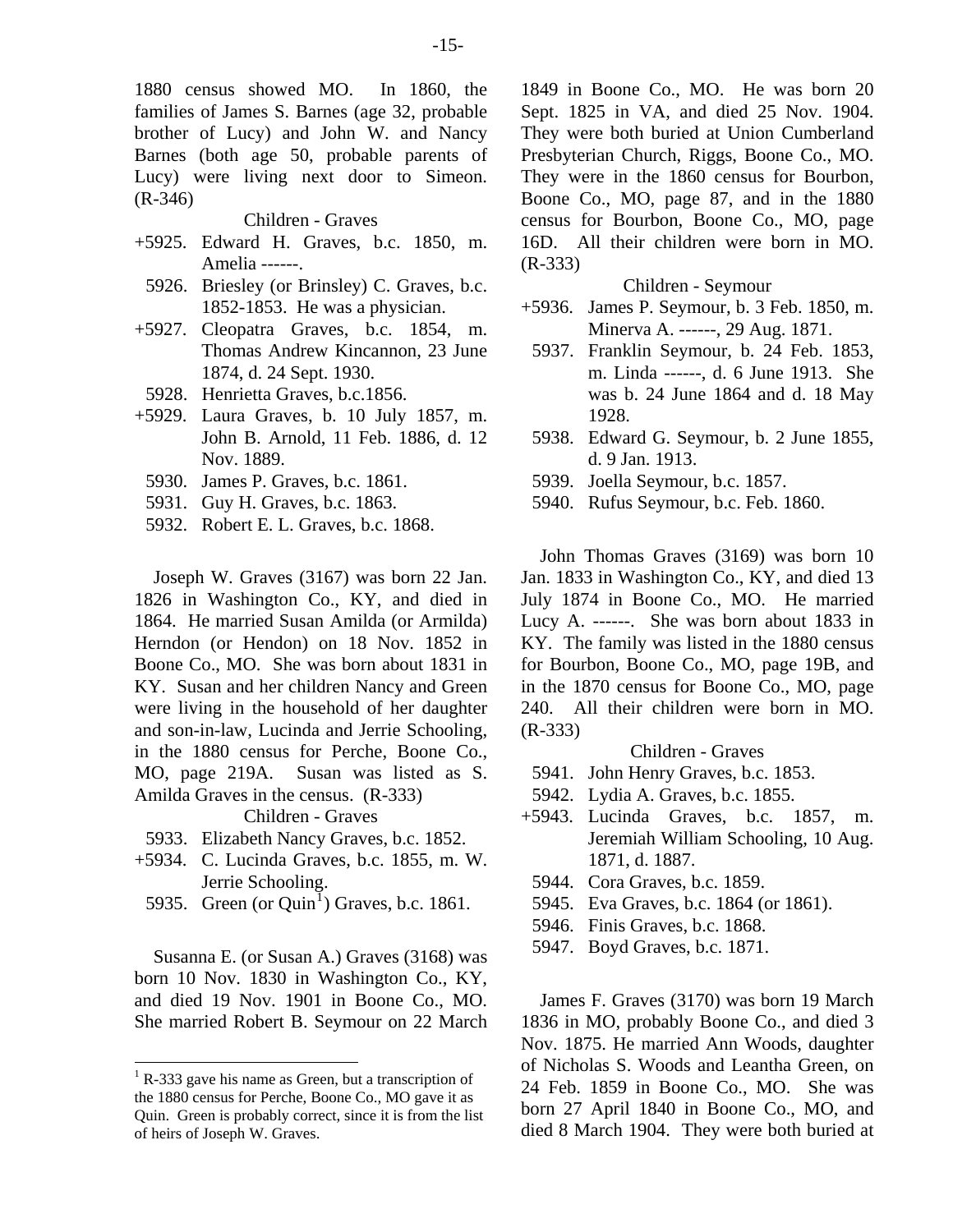Union Church, Boone Co., MO. All their children were born in Boone Co., MO, the last one in Sturgeon, MO. The family was in the 1860 and 1880 (page 18D) censuses for Bourbon, Boone Co., MO. (R-248)

Children - Graves

- 5948. Luranna Florence Graves, b. 2 April 1860, m. Jefferson Davis Keithly, 14 June 1883 (Boone Co., MO), d.c. 1920 (Boone Co., MO). Her name looked like Susanna in the 1860 census.
- 5949. Nicholas Haynes Graves, b. 2 March 1862, m. Laura Woods Riggs, 3 May 1889 (Boone Co., MO), d. 17 Jan. 1940 (Boone Co., MO).
- 5950. Mary Martha Graves, b. 1864 (Boone Co., MO), m. Jasper Jarvis, 16 Sept. 1884 (Boone Co., MO), d.c. 1930 (OK).
- 5951. Joseph F. Graves, b. 1 May 1866, m(1) Hattie F. Olive, m(2) Eugenia Alspaugh, d. 22 March 1937 (Boone Co., MO).
- 5952. Leantha Nancy Graves, b. 20 Nov. 1868, m. George Washington Heath, 25 Dec. 1892 (Sturgeon, MO), d. 4 Aug. 1908 (Sturgeon, MO).

Nancy J. Graves (3171) was born 8 Nov. 1837 in MO, probably Boone Co., died 1 Dec. 1903, and was buried in Centralia Cem., Boone Co., MO. She first married James Naylor before 1860. He was born about 1835 in MO. She married second John P. Naylor before 1863. He was born 3 Jan. 1833 in MO, and was buried in Centralia Cem., Boone Co., MO. The 1860 census for Bourbon, Boone Co., MO listed John Naylor as head of household with oldest child Sarah at 3 months old. (What is the evidence for James Naylor as father of Sarah or for Nancy first marrying him?) The 1880 census for Bourbon, MO lists John, Nancy, their 3 youngest children, and nephew Joseph T. Naylor, age 4. All Nancy's children were born in MO. (R-333)

Children - Naylor, by James Naylor 5953. Sarah Naylor, b.c. 1860.

- Children Naylor, by John P. Naylor 5954. Mollie Naylor, b.c. 1863. 5955. George P. Naylor, b.c. 1865.
- 5956. Joella Naylor, b.c. 1869.

Pollard W. Graves (3172) was born about 1840 in MO, probably Boone Co., and was buried at Everett Church, Methodist South, Sec. 2, Town. 49, R. 14, 1 mile east of Woodlandville, Boone Co., MO. He married Helen M. Cochran on 2 Jan. 1865 in Boone Co., MO. She was born about 1840 or 1841 in MO. They were in the 1880 census for Perche, Boone Co., MO, page 235A. All their children were born in MO. (R-333)

## Children - Graves

- 5957. Leora Graves, b.c. 1867.
- 5958. Lula Graves, b.c. 1869.
- 5959. William F. Graves, b.c.1871.
- 5960. Lydia Graves, b.c. 1873.
- 5961. Mary Graves, b.c. 1874, d. 1 Aug. 1877.
- 5962. Emma Graves, b. 30 Jan. 1876, d. 18 Dec. 1891.
- 5963. Betty Graves, b.c. 1878.

Lucy E. Graves (3173) was born about 1842 in MO, probably Boone Co., and died before 10 March 1878. She married Eli G. Rowland on 11 Feb. 1858 in Boone Co., MO. He was born about 1834 in MO. Both their children were born in MO. After she died he married Mary J. ------, born about 1864 in MO. Eli, his new wife, and his two children were in the 1880 census for Bourbon, Boone Co., MO. (R-333)

#### Children - Rowland

5964. Kirby Rowland, b.c. 1867.

5965. Samuel Rowland, b.c. 1874.

Sarah C. Graves (3174) was born about 1844 in MO, probably Boone Co. She married Benjamin F. Davis on 24 Dec. 1866 in Boone Co., MO. He was born about 1837 in MO. All their children were born in MO. (R-333) Children - Davis

5966. William O. Davis, b.c. 1869.